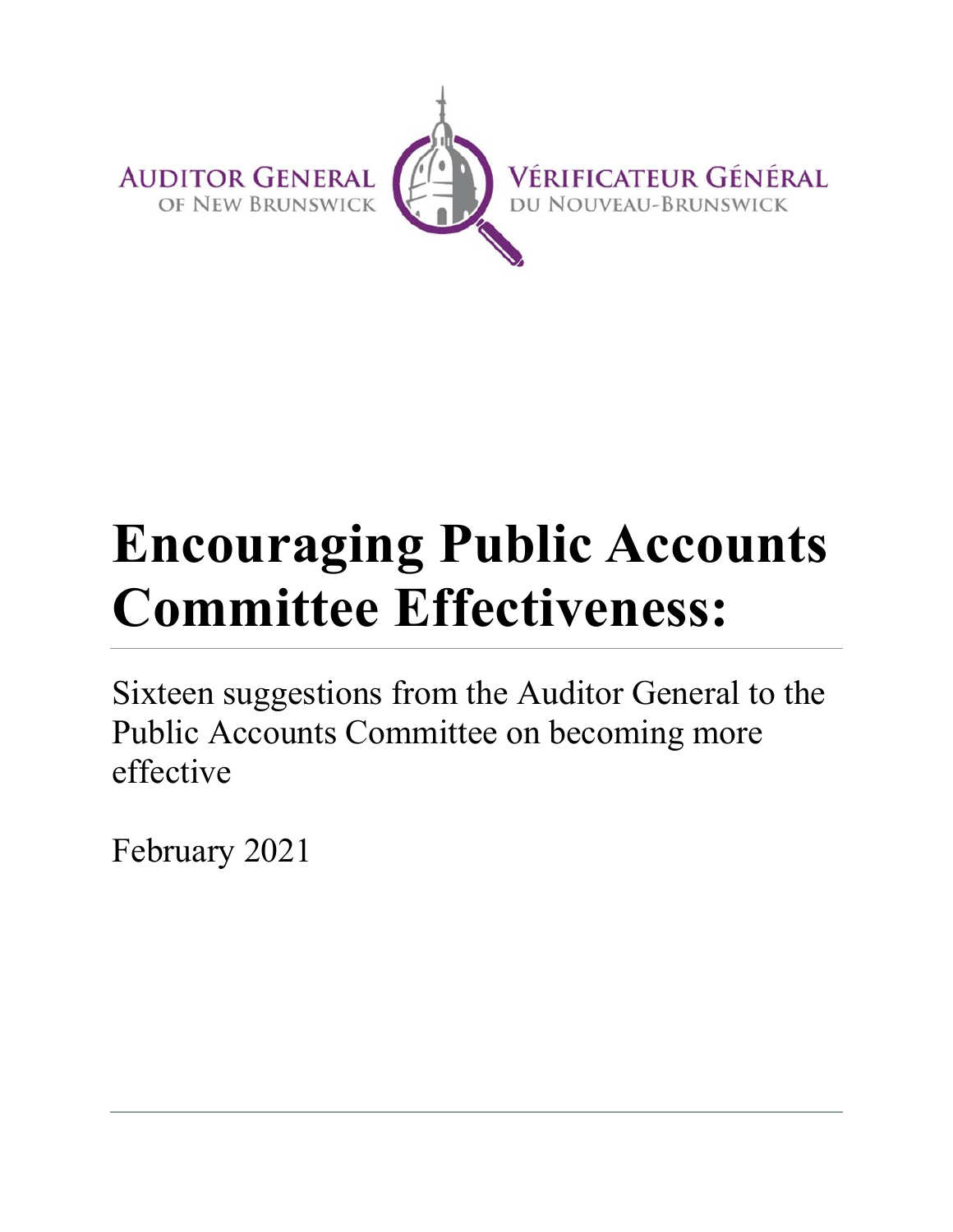

# **Encouraging Effectiveness of the Public Accounts Committee**

The Public Accounts Committee (PAC) plays a key role in overseeing both Crown agencies and government departments. This oversight is part of the Westminster parliamentary system of governance and similar systems are found in each Canadian province.

Holding entities to account through PAC questioning is one of the fundamental ways the government is held accountable and determines if entities are fulfilling their mandate, making appropriate use of government resources, and determining if policies are achieving intended outcomes. To provide this oversight efficiently and effectively, government needs an optimal functioning PAC.

Over the past ten years, the Auditor General has had a specific interest and is committed to promoting the optimal functioning of PAC. The Auditor General has attended sessions with the Canadian Council of Legislative Auditors and has had various meetings with the Canadian Audit and Accountability Foundation  $(CAAF)^1$  to learn good practices associated with PAC processes in other jurisdictions.

Supporting PAC is also shown in the Auditor General's 7-year strategic plan. Enhancing support to the Public Accounts Committee is one of five strategic objectives listed in the plan.

In October 2019, the Auditor General arranged training for PAC members focusing on the proper functioning of PAC for the newly elected members. PAC member training generally occurs with each legislative session. The October 2019 training was hosted and provided by the Auditor General, as well as the CAAF. Positive changes, such as creating a new Steering Committee to improve how PAC plans its work, resulted from this training. This change is likely to improve the effectiveness of PAC.

We are pleased to see PAC has taken positive steps toward becoming an optimal functioning PAC and we encourage continued progress. This document will form a basis for further change and the adoption of practices similar to other Canadian provinces. We encourage PAC to consider implementing the suggestions in this document to improve upon good practices already in place. A summary of positive actions already in place, as well as sixteen further suggested actions is presented in Appendix I.

Throughout this document, we reference results of work we performed to develop our suggested actions. Refer to Appendix II for the details and timelines of our work.

 <sup>1</sup> Canadian Audit and Accountability Foundation is a premiere Canadian research and education foundation. Their mission is "*to strengthen public sector performance audit, oversight and accountability in Canada and abroad*." www.caaf-fcar.ca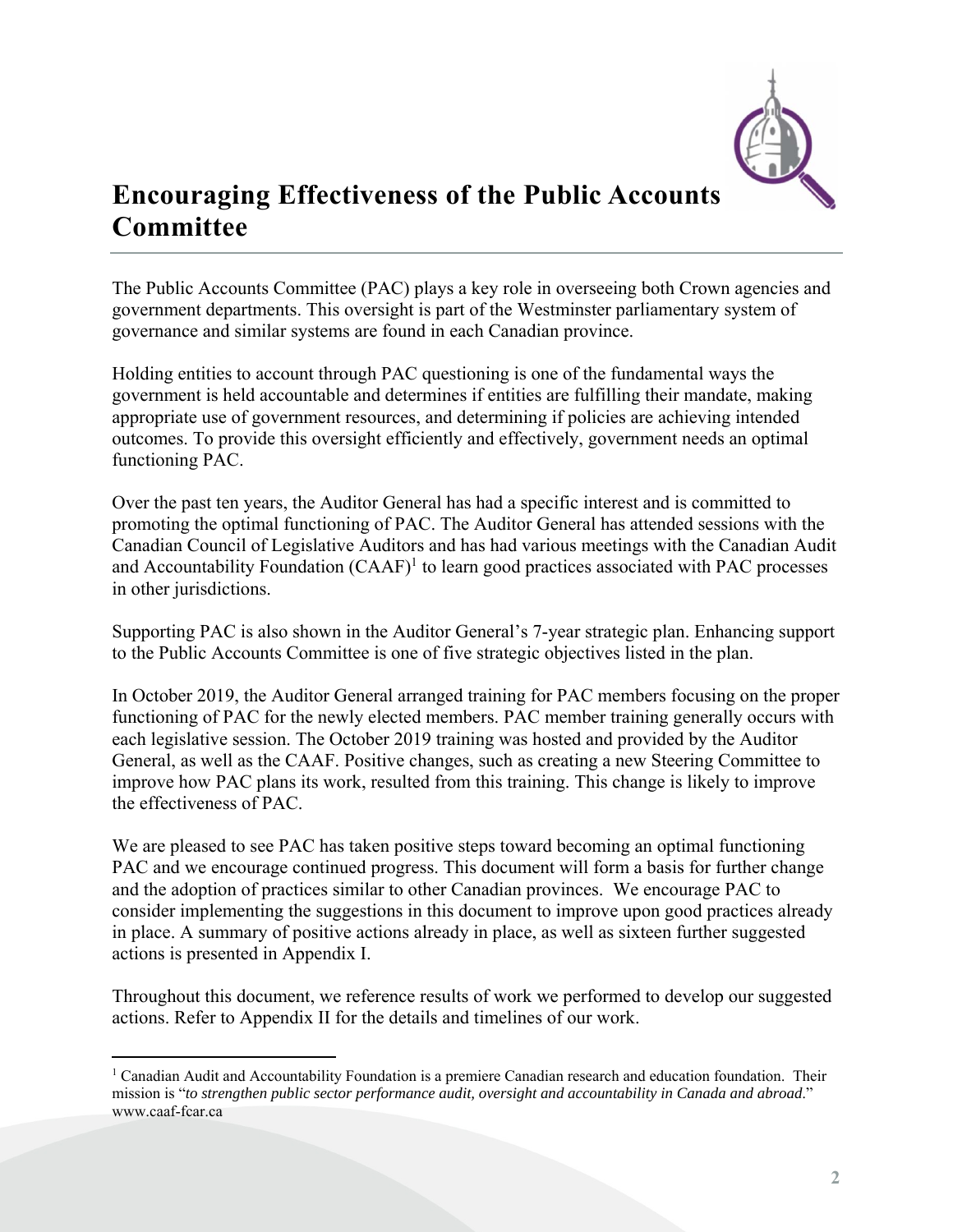

# **The Accountability Process**

The relationship shown below is found in the Westminster parliamentary system of governance. Similar systems exist federally and in each Canadian province.

*The Accountability Process* 



*Source: Adapted from CAAF*<sup>2</sup>

Several key players are involved in the accountability and oversight process. PAC is a standing committee of the Legislature that provides oversight of the government's effectiveness in delivering programs and services, as well as implementing policies—PAC's role is not to create policy, but rather to assess the effectiveness of programs and services in achieving intended outcomes. The Auditor General's role is to provide PAC with independent reports and recommendations for improvement, but the Auditor General does not have sanctioning powers. PAC is a vital component of the accountability process and is intended to use its influence to improve the administration of government.

An effective PAC holds entities to account by ensuring entities correct deficiencies and implement the Auditor General's recommendations, in accordance with the Legislature's intentions. Each year, the actions taken by the Executive branch of government (Crown agencies

 2 CAAF: *Accountability in Action: Good Practices for Effective Public Accounts Committees*, 2017.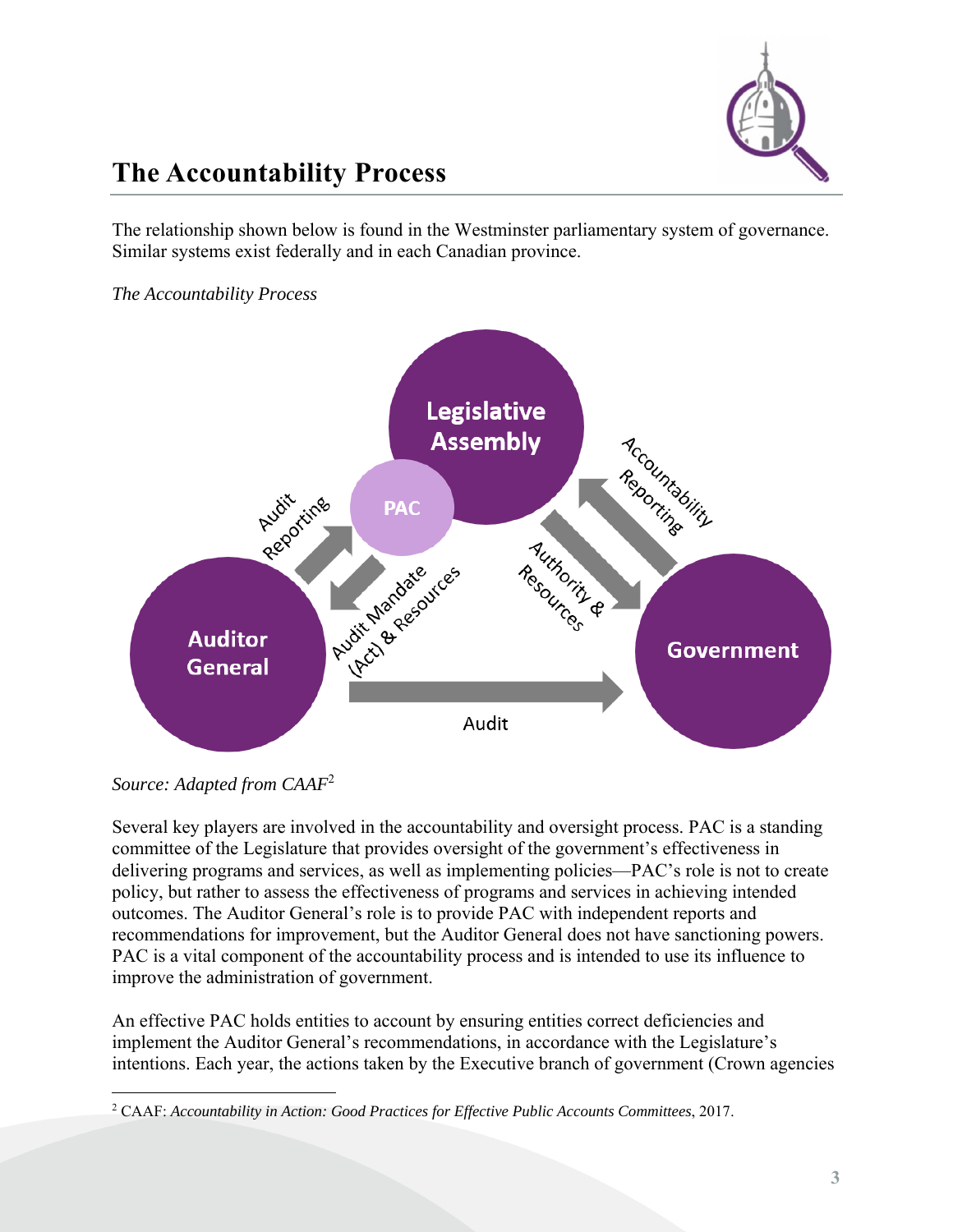and government departments) are based on the Legislature's intentions. The Executive Council Office also plays an important administrative role by guiding the development of departmental mandates along with Crown agency Mandate Letters and Memoranda of Understanding.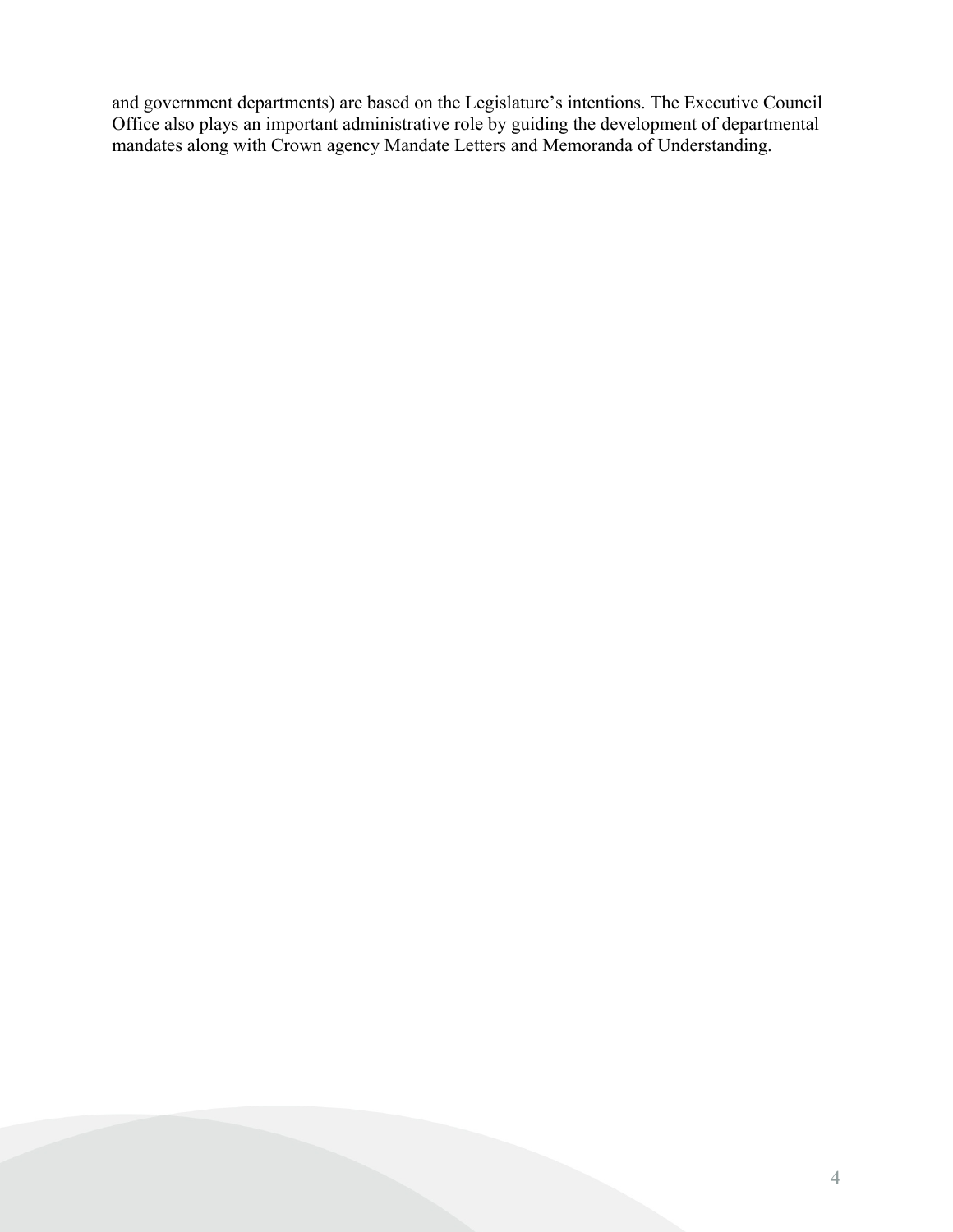

# **Good Practices for an Optimal Functioning PAC**

We use the term "good practices", as opposed to "best practices", throughout this document. The term "good practices" recognizes there is more than one way to achieve effective oversight. The good practices referenced throughout this document are supported by research and have been included either as a result of our interviews with experts or are from CAAF's publications.

# *PAC Good Practice Areas*

In this practice aid, we divide good practices into three areas:

- promoting a non-partisan PAC;
- PAC training and relationship with the Auditor General; and
- structure of PAC meetings and follow-up.

| <b>Theme/Area</b>                                                       | <b>Good Practice</b>                                                                                                                                                                                                                                                                                                                                          |
|-------------------------------------------------------------------------|---------------------------------------------------------------------------------------------------------------------------------------------------------------------------------------------------------------------------------------------------------------------------------------------------------------------------------------------------------------|
| <b>Promoting a Non-Partisan PAC</b>                                     | Is free from government interference<br>$\bullet$<br>Is committed to cross-party collaboration<br>Has appropriate staff support                                                                                                                                                                                                                               |
| <b>PAC Training and Relationship with the Auditor</b><br><b>General</b> | Provides members with training<br>$\bullet$<br>Has members who understand their unique<br>$\bullet$<br>responsibilities<br>Has a positive relationship with the Auditor General<br>$\bullet$                                                                                                                                                                  |
| <b>Structure of PAC Meetings and Follow-Up</b>                          | Has legally enshrined powers<br>Has an established process to ensure continuity of<br>$\bullet$<br>work<br>Has an established method to communicate with<br>$\bullet$<br>stakeholders<br>Issues regular reports<br>$\bullet$<br>Holds public hearings<br>Follows up on the implementation of<br>recommendations<br>Plans its work<br>$\overline{\phantom{0}}$ |

*Source: Prepared by AGNB and adapted from CAAF*<sup>3</sup>

*For each good practice area, we present indicators of good practice already in place. We also suggest actions for PAC to consider which would lead to a more effective PAC.* 

Our office used several methods to evaluate PAC effectiveness. Please see Appendix II for our methodology.

<sup>3</sup> CAAF: *Accountability in Action: Good Practices for Effective Public Accounts Committees*, 2017.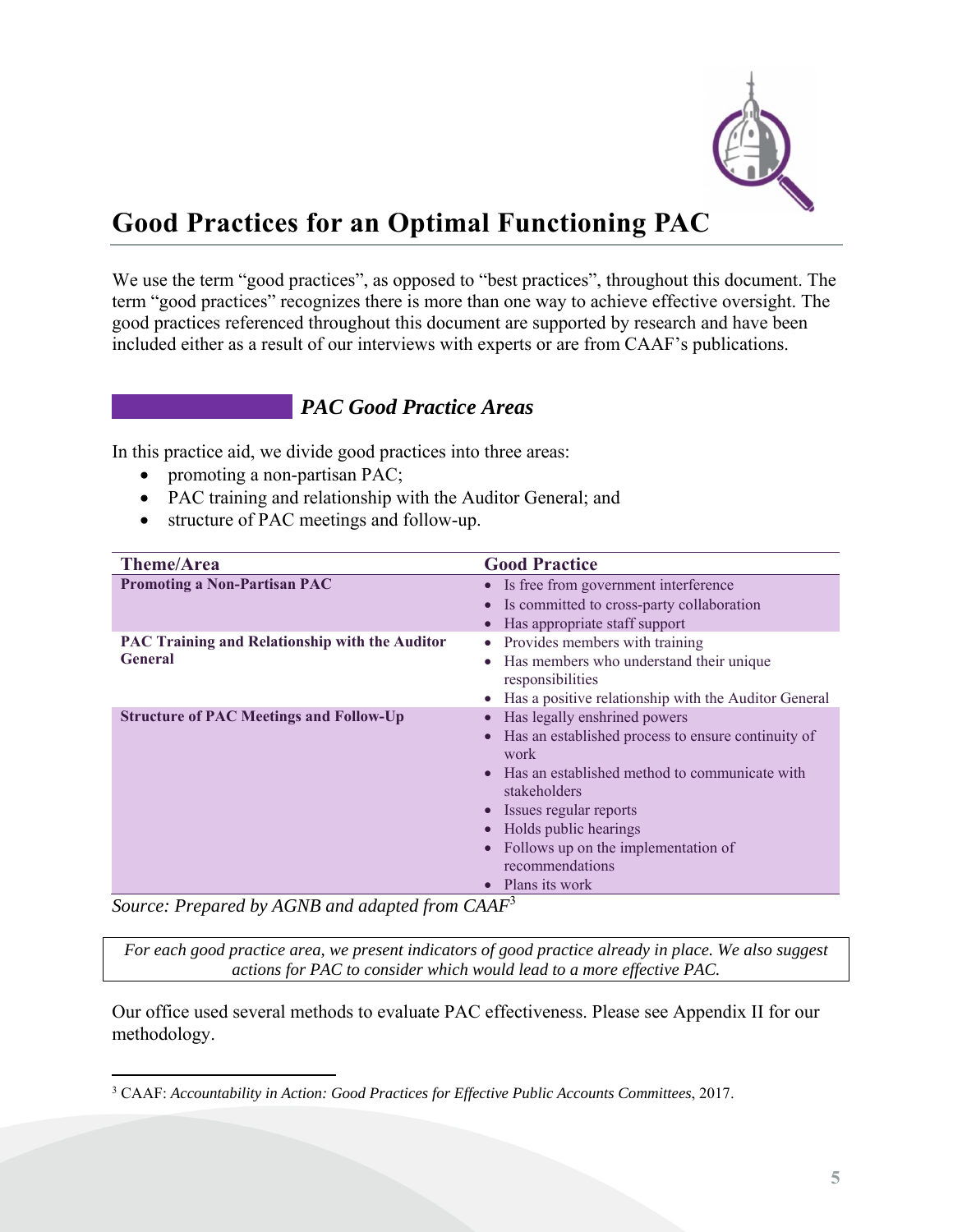

# **Promoting a Non-Partisan PAC**

Public Accounts Committee (PAC) meetings are more efficient and effective when its members act in a non-partisan manner. The role of PAC is to determine if government departments and Crown agencies (the entities) are fulfilling their mandate and implementing government policies as intended.

CAAF suggests issues relating to policy development or politics should not be discussed during PAC meetings. Doing this may compromise its members' ability to provide effective oversight, and to hold entities to account for the administration of government programs and services.

# *Non-Partisanship: Actions Already in Place*

During our work, we found five areas where PAC is already promoting non-partisan and biasfree actions. We found PAC:

- passed a motion in October 2019 affirming its willingness to work collaboratively;
- can call entities, set agendas and select topics without government interference;
- has a structure which encourages all elected parties to collaborate;
- uses a 10-minute time limit for questioning to reduce the opportunity for partisan activity; and
- has a supportive Committee Clerk and Clerk Assistant;

## *PAC passed a motion in 2019 affirming its willingness to work collaboratively:*

As a result of the 2019 training session with the Auditor General and CAAF, PAC carried a motion to show it is committed to non-partisan behaviour. An excerpt from this motion reads as follows:

> *"….WHEREAS the Committee may consider the implementation of some of the good practices found across Canada; including:*

- *Focusing on the administration of a program or policy, and not the merits of a program, and*
- *Committee Members changing the historically partisan culture of the Public Accounts Committee to promote non-partisanship;*

*BE IT THEREFORE RESOLVED that the Committee affirms its willingness to work collaboratively to improve its functioning, moving forward…."* 

# *PAC can call entities, set agendas and select topics without interference:*

There are many entities PAC must hold to account especially since the Crown Corporations Committee was combined with PAC in 2019. PAC cannot reasonably call each department and Crown agency every year. Therefore, it must be free to select the entities of most interest without interference from others. In our work, we found evidence to support PAC *is free from*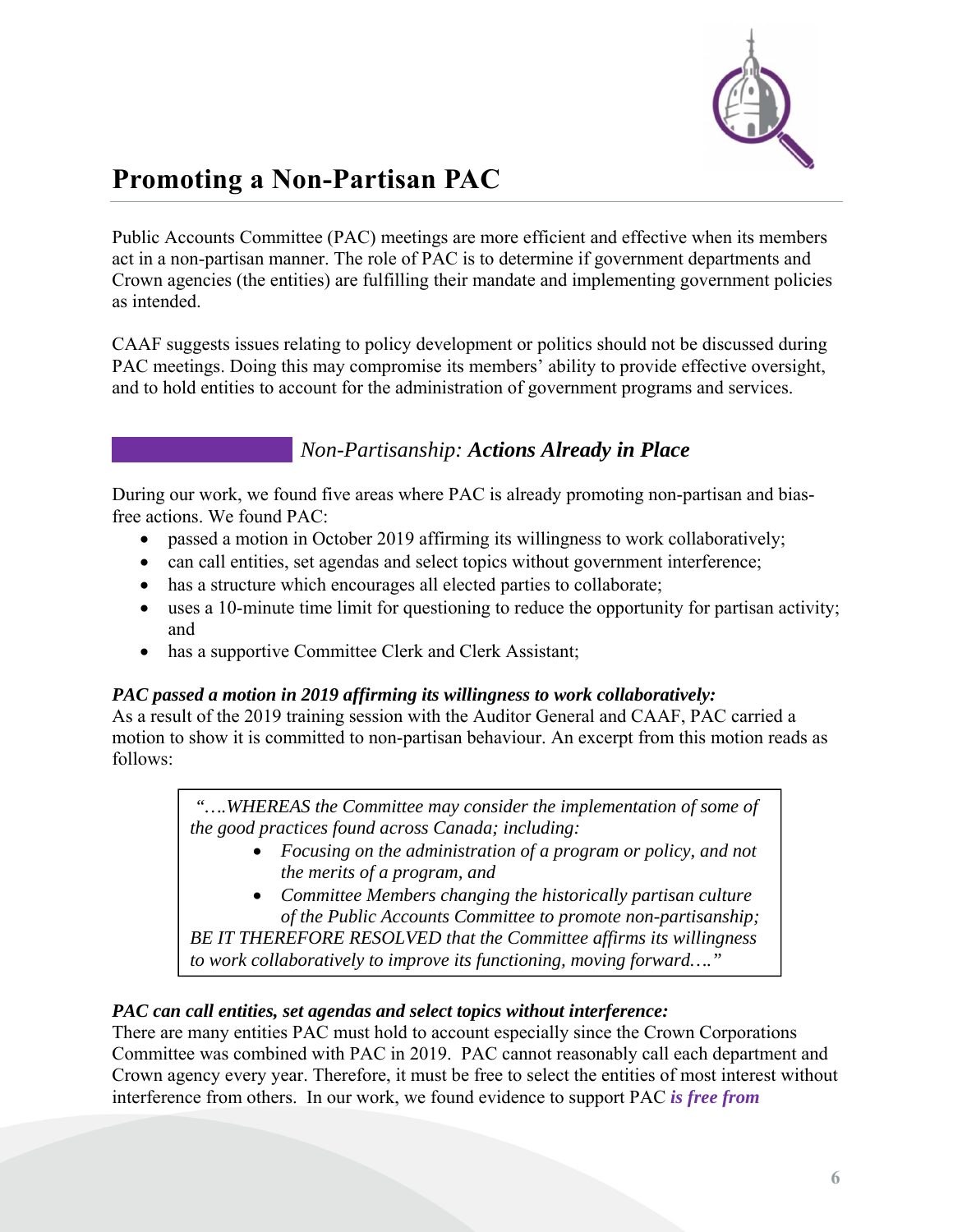*government interference*. For example, we found no evidence of civil servants, government officials or other Members of the Legislative Assembly interfere with how PAC selects the entities and develops its agendas/lines of questioning for the entities who will appear before it.

## *PAC has a structure which encourages all elected parties to collaborate:*

We noted the following practices help create and maintain a non-partisan environment and encourages all elected parties to be *committed to cross-party collaboration*:

- only MLAs (not ministers) sit as PAC members;
- PAC includes members from all elected parties; and
- the Chair of PAC is always a member of the official opposition.

# *PAC uses a 10-minute time limit for questioning to reduce the opportunity for partisan activity:*

In 2019, PAC introduced a time limit for its members when questioning entities. This time limit is helpful to prevent members from monopolizing meeting time by asking numerous questions. We observed this new time limit when we attended PAC meetings and noted the following:

- members are each given ten minutes to ask questions;
- members are only allowed to exceed the ten-minute time limit if it is to enable an entity to respond to a question; and
- the ten-minute intervals rotate between each elected party on PAC.

PAC members we interviewed found the new time limit to be a positive step toward reducing partisan activity.

# *PAC has a supportive Committee Clerk and Clerk Assistant:*

PAC has staff support which includes both a Committee Clerk and Clerk Assistant. We found this staff works actively with PAC to ensure meetings run smoothly. While PAC appears to *have appropriate staff support*, its primary roles are to provide support for the structure and planning activities of PAC and not for information gathering and research.

# *Non-Partisanship: Actions to Consider*

During our work, we found five actions PAC could take to further improve and promote a nonpartisan and bias free environment. We found:

- 1. PAC could provide training to its Chair to better understand the role of the Chair, as well as to learn how to decrease partisan activity;
- 2. PAC could make an opening statement of the purpose and values of its meetings;
- 3. PAC members could sit amongst other elected party members rather than members from their own party;
- 4. PAC could appoint members who are not elected politicians; and
- 5. PAC could formalize an internship program to help provide reliable research support, free from partisanship and government interference.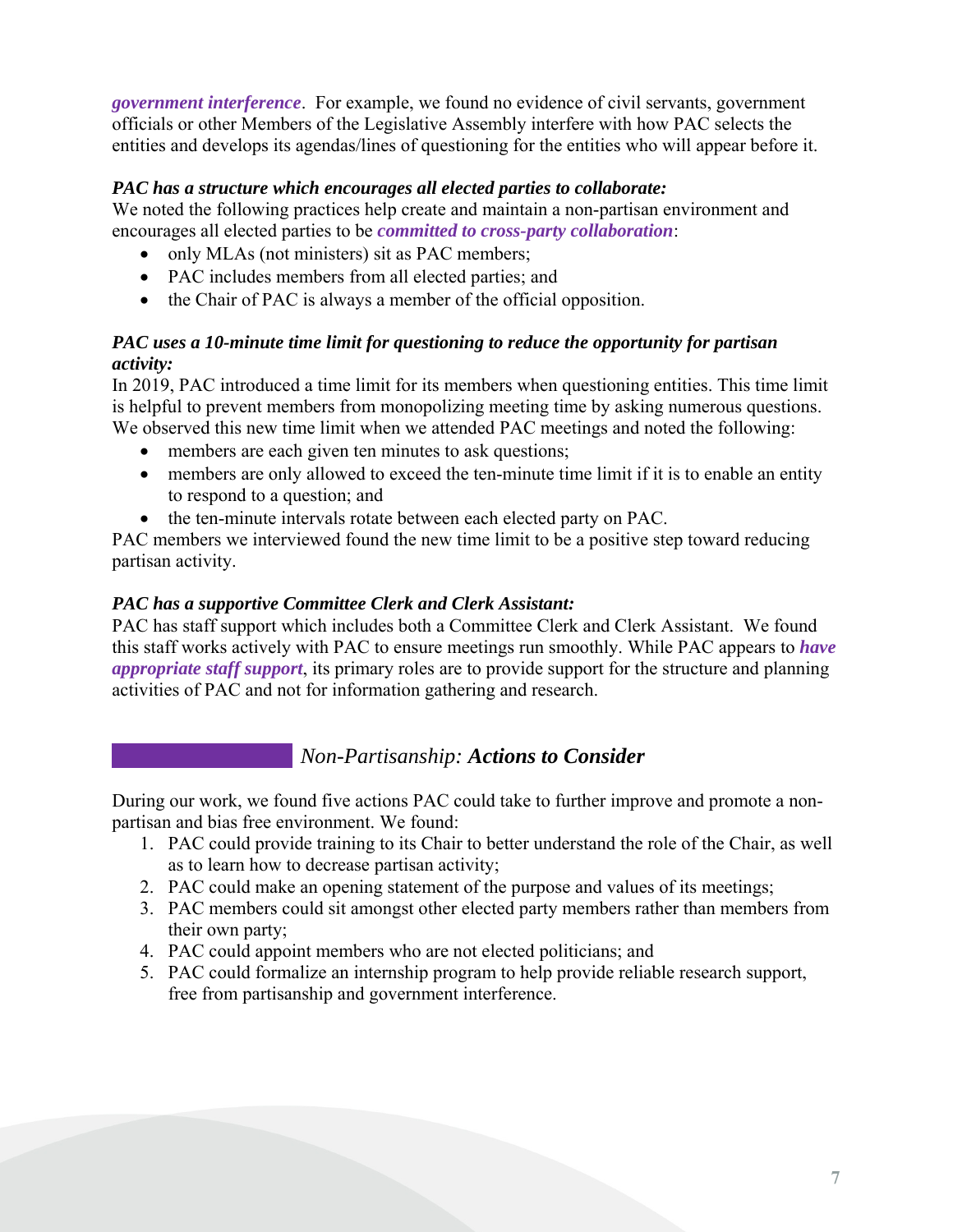# **1) To improve how PAC is** *committed to cross-party collaboration,* **training should be provided to the Chair to decrease partisan activity.**

# *PAC could focus on how policies and programs are administered rather than discussing the merits of policy:*

When observing PAC meetings, we found members would sometimes discuss *merits* of policy or other partisan topics. In one instance, we observed an entity being questioned at length regarding the merits of a publicly announced policy change. Valuable committee time was spent questioning the entity on the merits of this policy rather than focusing on the how the entity *administered* past programs or policies. Implementing Chair training could help to prevent discussions regarding the merits of policy and other partisan topics.

# *PAC Chair could silence members who ask partisan questions:*

Preventing partisan behaviour could be accomplished by the Chair silencing members who ask partisan questions. Specific Chair training could be beneficial; this is something the Auditor General, in collaboration with CAAF, is looking to offer in the future.

> **2) To improve how PAC is** *committed to cross-party collaboration,* **PAC should adopt an opening statement of purpose and values for its meetings. This statement would remind PAC members its meetings are to be non-partisan in nature.**

We found PAC does not open its meetings with a statement of its purpose and values. In our view, opening meetings with such a statement would remind members to be non-partisan.

As an example, we found the Public Accounts Committee of Prince Edward Island opens its meetings with the following statement of purpose and values:

"*The Standing Committee on Public Accounts is dedicated to improving public administration in partnership with the Auditor General. The committee examines the administration of government policy, not the merits. The committee strives to achieve consensus in its decisions whenever possible. Members take a non-partisan approach to the work of the committee*."

> **3) To improve how PAC is** *committed to cross-party collaboration,* **PAC should review its seating arrangement to reduce partisan activity. This means members of different political parties would sit among each other during PAC meetings.**

During PAC meetings, we noted members sit with their respective parties and these parties sit physically opposite of one another. The committee room, depicted in the following picture, typically has a seating arrangement similar to the seating arrangement on the floor of the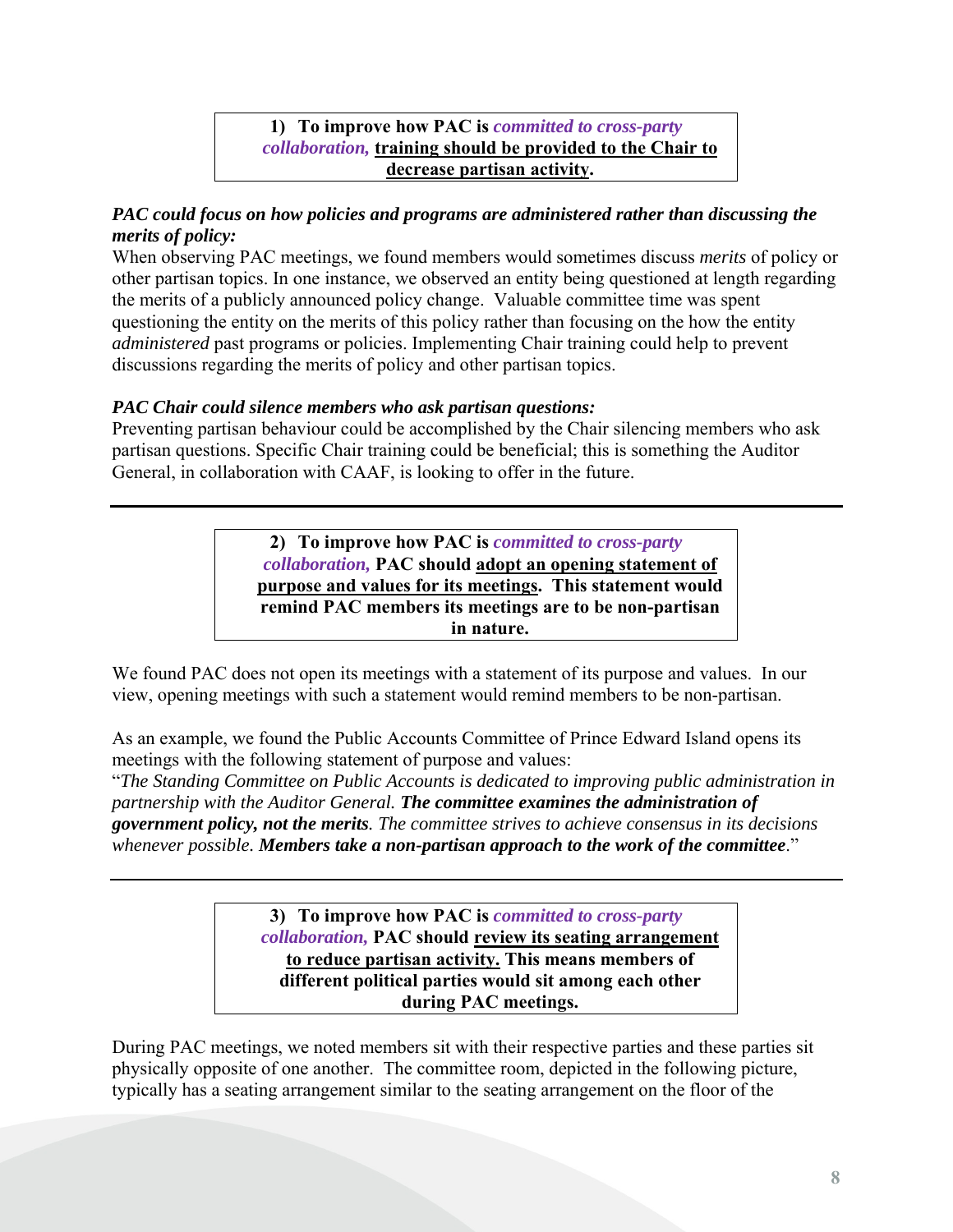Legislative Assembly and, as a result, may lead to partisan activity during PAC meetings. A revised seating arrangement where members sit among other elected party members could reduce partisan behaviour. This mixed party seating arrangement is a routine practice in the United Kingdom.

*The Committee Room at the New Brunswick Legislative Building (where PAC meetings occur)* 



*Source: http://canada150flight2017.ca/?p=2086 accessed January 4, 2021.* 

**4) To improve how PAC is** *committed to cross-party collaboration,* **PAC should appoint members who are not elected politicians.**

From our work, we noted New Brunswick's PAC members are all elected politicians. It is suggested PAC consider appointing PAC members who are not elected politicians in an effort to reduce bias and partisanship during PAC meetings. For example, PAC could appoint:

- respected community members who have experience with governance and oversight of entities, such as past Auditors General;
- lay people; and
- subject matter experts.

In Denmark, the Danish PAC has members from both Parliament and non-elected professionals who are nominated by Parliament. The committee has a size of four to six members and meets monthly.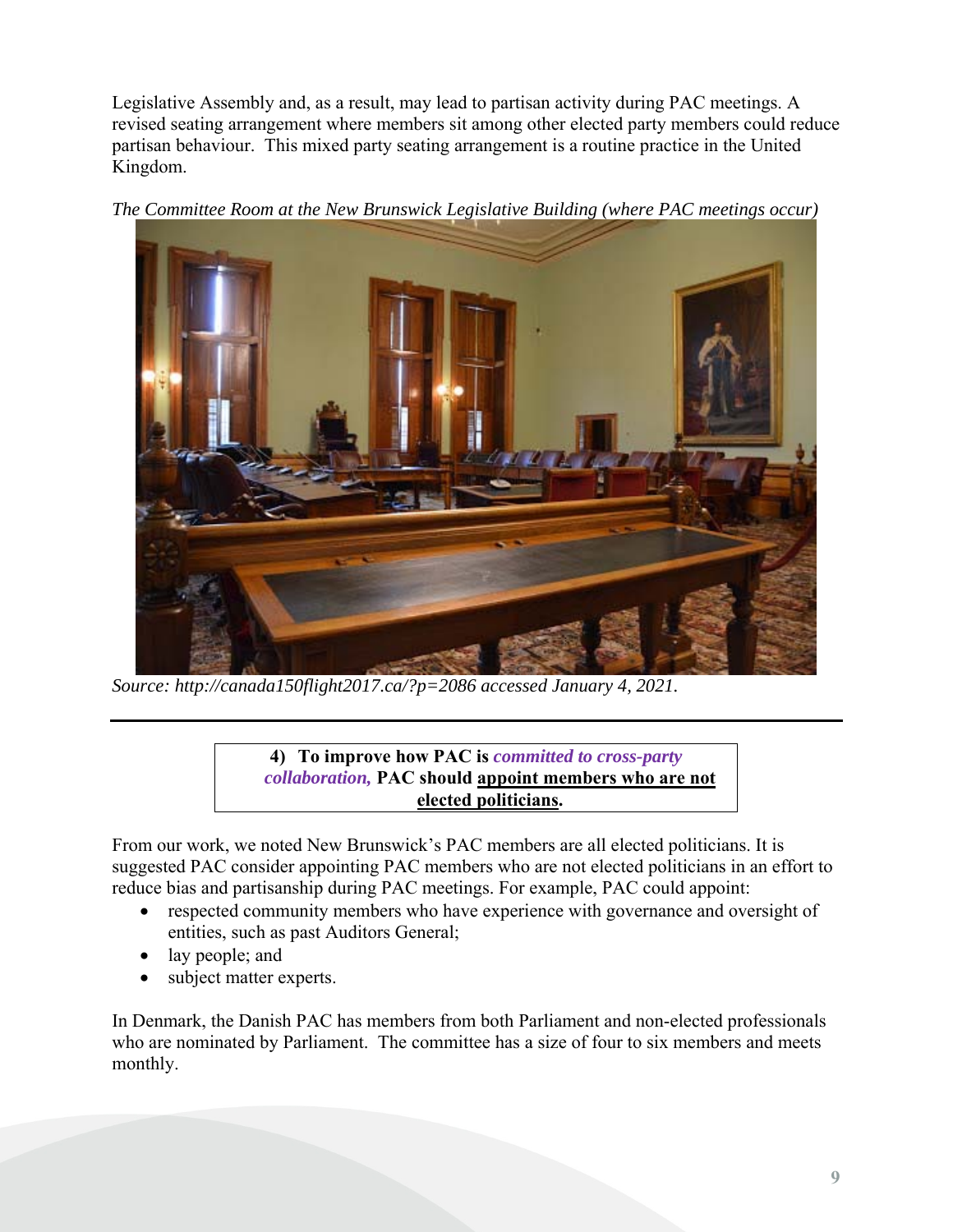It should be noted such a change in New Brunswick may require prior procedural approvals by the Legislative Assembly such as the delegation by the house to non-members, certain rights and privileges and may also be limited to being advisory in nature to the PAC.

> **5) To improve how PAC is** *committed to cross-party collaboration* **and** *has appropriate staff support,* **PAC should formalize the Legislative Internship Program to retain a non-partisan researcher, capable of supporting PAC's work.**

Although we found PAC has capable and *appropriate staff support* for its structure and planning activities, we found PAC has little formal research support to help its members gather the information they need to support their work, such as the implementation of Auditor General recommendations. We found some PAC members perform this research themselves, even though their time may be limited, or research is done by partisan researchers, affiliated with members' political parties, which is not indicative of *cross-party collaboration*.

Jurisdictions that have permanent non-partisan researchers include Alberta, British Columbia, Ontario, Quebec, Manitoba, Nunavut, and the Northwest Territories. Prince Edward Island can also access researchers from its legislative research services.

#### *Formalizing the Legislative Internship Program would provide help:*

The Legislative Internship Pilot Program was launched in January 2020 as a way PAC could gather non-partisan information and research. Interns provide services to MLAs, Legislative Officers such as the Auditor General, and standing committees such as PAC. Under this program, undergraduate students from New Brunswick universities work as interns for the Legislative Assembly. Making use of the Legislative Internship Program on a permanent basis is a way PAC can increase its *commitment to cross-party collaboration* and ensure it has *appropriate staff support*. We also note, there is now a Research Officer in the Legislative Library that could be used as a resource going forward to bridge when students are not available.

The feedback from PAC members following the initial Legislative Internship Program was that a list of non-partisan questions prepared and distributed by the intern was very helpful to committee members. It is interesting to note, as well, the Yukon Public Accounts Committee has been preparing questions as a group, prioritizing them and dividing them up among all members. Members often end up asking questions they did not write. This helps to reduce partisan questions.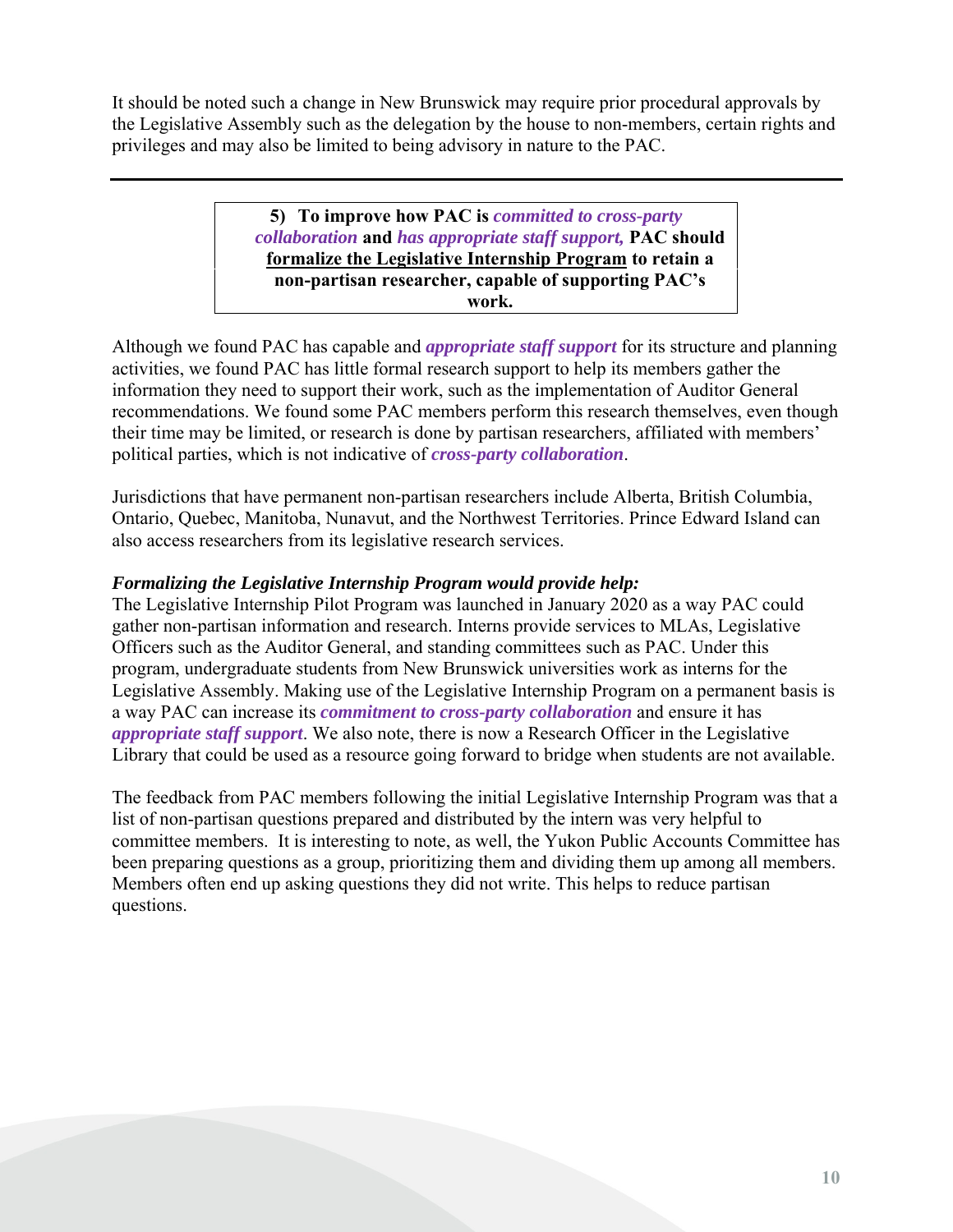

# **PAC Training and Relationship with Auditor General**

Providing effective oversight of entities is an important and unique responsibility. In order for the work of PAC to be successful, its members should understand the role of PAC, how each member contributes to PAC and the importance of PAC's relationship with the Auditor General.

> *PAC Training and Relationship with the Auditor General: Actions Already in Place*

#### *PAC members have attended orientation sessions with the Auditor General:*

In the past, the Auditor General, with CAAF, has hosted orientation sessions to *provide new PAC members with detailed orientation and training.* These sessions are designed to help new PAC members *understand their oversight role and unique responsibilities.*

These orientation sessions help PAC members by including topics such as the value of:

- properly preparing for and attending meetings;
- actively participating during meetings;
- asking non-partisan questions and placing a focus on entity results;
- understanding PAC good practices; and
- meeting with the Auditor General on a regular basis.

From our meetings, we found PAC supports the work of the Auditor General. This shows PAC *has a positive relationship with the Auditor General***.** 

> *PAC Training and Relationship with the Auditor General: Actions to Consider*

During our work, we found three actions PAC could take to improve training it provides its members and to strengthen its relationship with the Auditor General. We found PAC could:

- have the Auditor General provide annual training events to its new members;
- implement regular in-camera meetings with the Auditor General prior to each PAC meeting; and
- consult the Auditor General when setting PAC agendas and selecting witnesses to appear.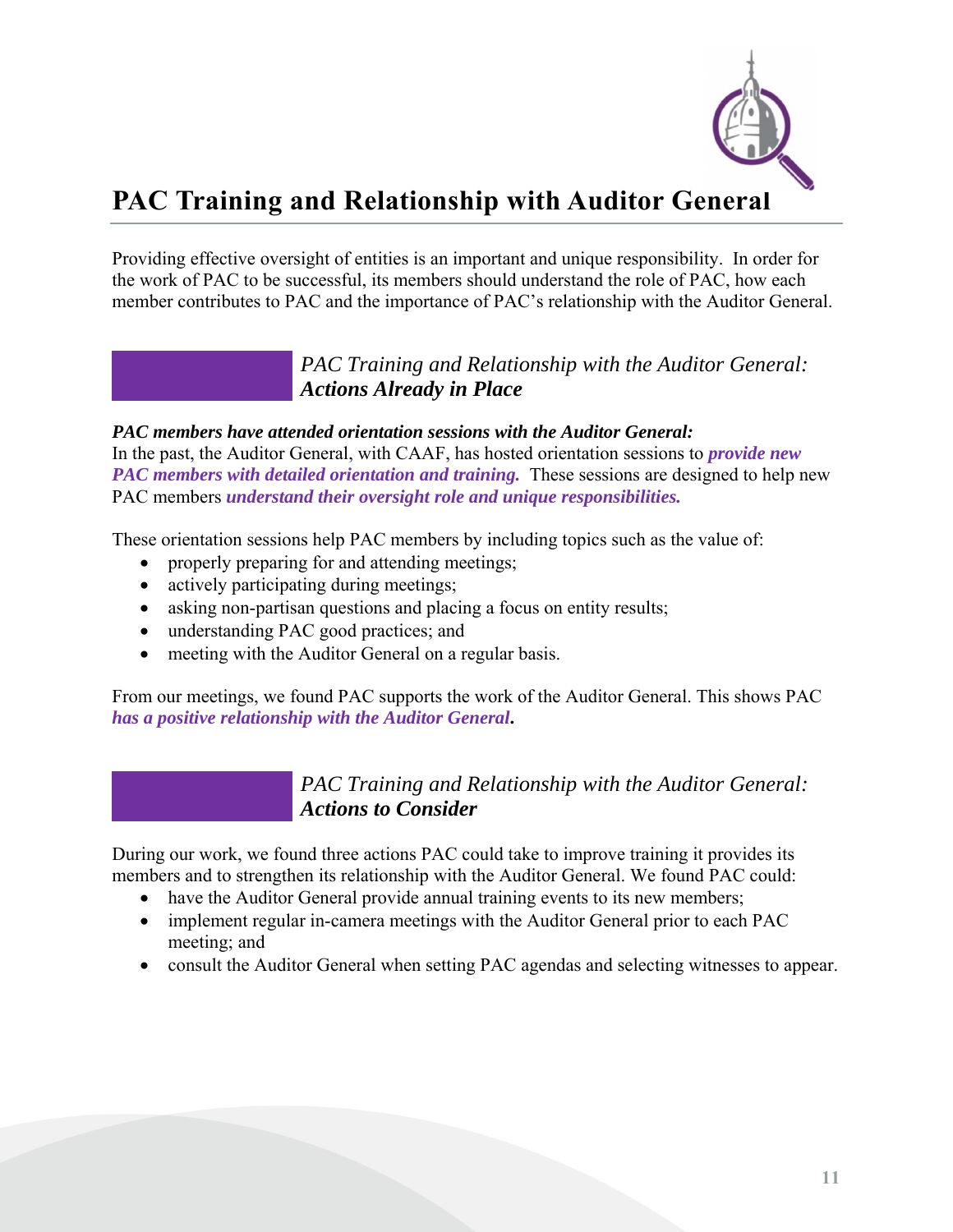**6) To improve how PAC** *provides members with annual training,* **PAC should arrange for new members to undergo an orientation session, such as with CAAF or the Auditor General, so they better understand their unique oversight roles and responsibilities.**

We received feedback from PAC members after our most recent session in October 2019. Overall, PAC members found the session very helpful and look forward to future sessions. In our view, this feedback also shows PAC *has a positive relationship with the Auditor General***.** We encourage PAC to engage other independent organizations, such as CAAF, to provide orientation and/or annual training sessions for PAC members.

CAAF delivers a number of individualized PAC workshops which are presented virtually or inperson. Examples of CAAF modules include, but are not limited to:

- *Asking Effective Questions;*
- *Issuing Recommendations;*
- *Improving the Follow-up Process;*
- *Reducing Partisanship; and*
- *Employing the Self-Assessment Tools4 .*

**7) To improve how PAC has a** *positive relationship with the Auditor General,* **PAC should implement regular in-camera meetings with the Auditor General prior to each PAC meeting to help identify significant issues and outstanding audit recommendations.**

We found in-camera PAC meetings with the Auditor General do not occur. Holding regular, incamera meetings with the Auditor General prior to each PAC meeting, would enable PAC and/or Steering Committee members to discuss matters of audit significance and identify the most critical and outstanding recommendations from past Auditor General reports. This is a practice found in other jurisdictions, such as Nova Scotia.

Meeting regularly with the Auditor General would also help PAC members be aware of all information (such as mandate letters) available to assist with their oversight process and *to understand their unique responsibilities*. For example, we found members were not fully aware of mandate letters and the role they play in the PAC's oversight and accountability process.

 <sup>4</sup> https://www.caaf-fcar.ca/en/parliamentary-oversight-resources/capacity-development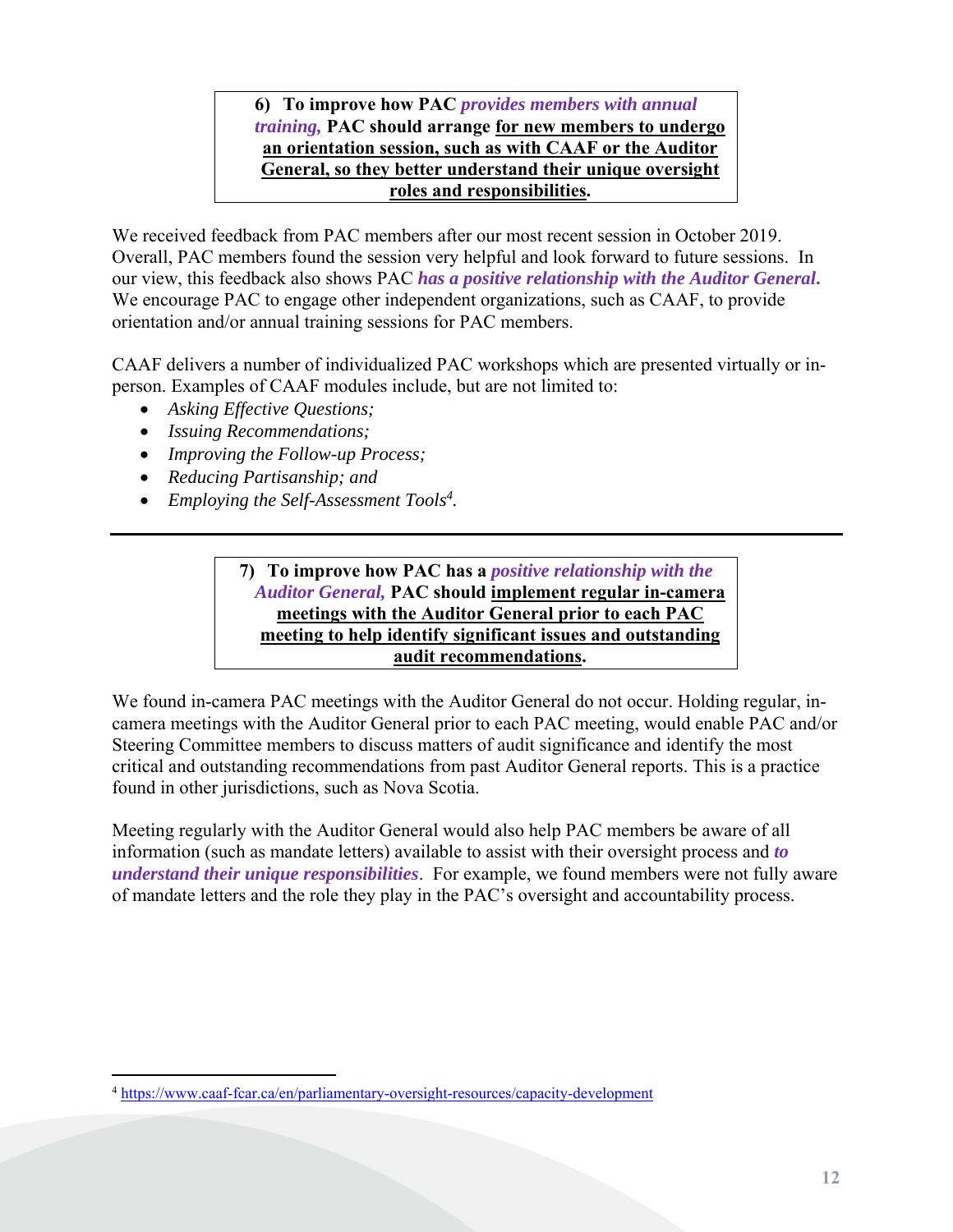

# **Structure of PAC Meetings and Follow-Up**

Efficient and effective oversight is enhanced if Public Accounts Committees have a solid meeting and follow up structure. In New Brunswick, our PAC has many practices in place to foster a solid meeting and follow up structure. From our work, however, we noted some additional actions PAC could take to enhance and improve the effectiveness and efficiency of its meetings.

# *Meeting Structure & Follow-Up: Actions Already in Place*

During our work, we found eight areas where PAC is operating in a planned and structured environment. We found:

- Auditor General reports are automatically referred to PAC;
- members remain on PAC for the entire Legislative session;
- $\bullet$  an all-party Steering Committee<sup>5</sup> helps PAC plan activities;
- senior public servants are often called to appear;
- PAC issues reports to the Speaker of the House;
- PAC hearings are open to the public and, as of 2020, are available online with a live audio, as well as video-stream;
- PAC holds hearings on the Auditor General's reports; and
- PAC has started to include Auditor General findings and recommendations in its hearings.

# *Auditor General reports are automatically referred to PAC:*

We found New Brunswick's PAC *has legally enshrined powers* provided by the Standing Rules of the Legislative Assembly, which describe the internal processes of PAC governance. Rule 93 requires "[a]ll reports to the House of the Auditor General, all Public Accounts, and all annual reports of government departments, provincial agencies, boards and commissions stand permanently referred to the Public Accounts Committee."6 During our work, we found PAC members and support staff understood these powers.

## *Members remain on PAC for the entire Legislative session:*

We found members sit on PAC for the duration of the legislative session (typically four years). Remaining on PAC for the full session is valuable as new PAC members could require training and time to become familiar with PAC processes and could disrupt *this established process to ensure the continuity of members' work***.** 

 <sup>5</sup> New as per October 10<sup>th</sup>, 2019 PAC Motion 1

<sup>6</sup> *Standing Rules of the Legislative Assembly of New Brunswick*, s. 93.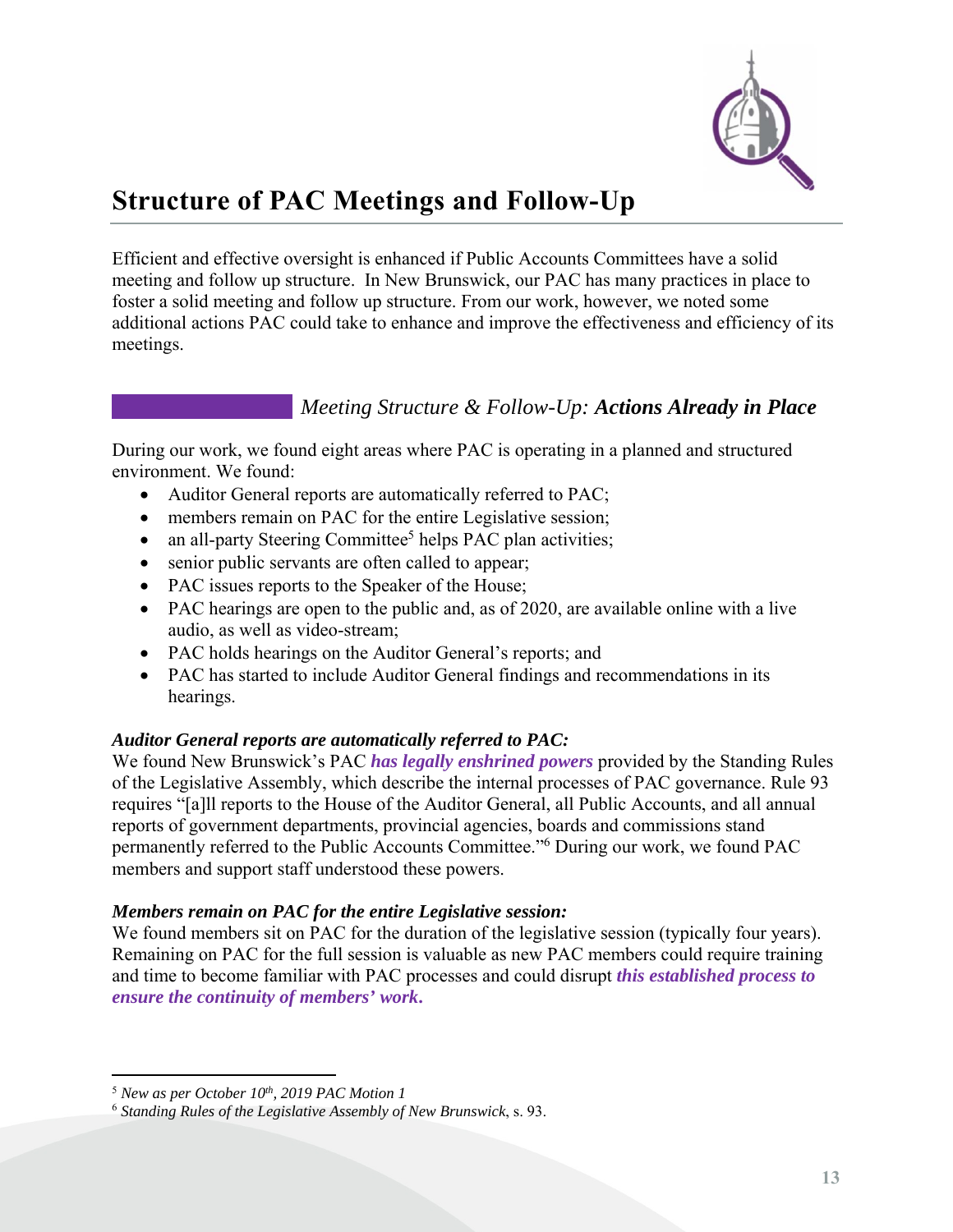We did note, however, PAC member substitutions are common. Substitutions are permitted in most PACs as illness and family commitments do occur. It is interesting to note that in the United Kingdom, the 2020 PAC Chair, Meg Hillier, will not allow substitutes to participate if they have not read the required material. The Chair also focuses on ensuring substitutes adhere to the cross-party collaborative nature of the committee.

## *Newly-created, all-party Steering Committee can help PAC plan activities:*

We were pleased to see an all-party Steering Committee was created, following an October 2019 PAC Motion. This Steering Committee will assist PAC to *plan its work*. For example, the Steering Committee's role is to help PAC strategically identify and select entities to appear before it. Strategically selecting entities plays a critical role in the oversight process as not all entities appear before PAC each year. The Steering Committee is now even more important since PAC and the Crown Corporations Committee were combined in 2020.

# *Senior public servants are routinely called to appear as witnesses:*

When *planning its work*, we noted PAC often schedules deputy ministers and other senior public servants, such as chief executive officers and Board Chairs to appear. These senior public servants are accountable for the results of their entities and as a result, accountable to PAC.

# *PAC issues reports to the Speaker of the House:*

During our work, we noted PAC *issues reports* to the Speaker of the House. We found these reports are available online and include information such as the entities called, and topics discussed.

## *PAC hearings are open to the public and, as of 2020, are available online with live audio as well as video stream:*

We also found PAC has an *established method to communicate with its stakeholders***.** PAC's *holds public hearings* which are open to the public. Beginning in 2018, the audio of the meetings held in the Legislative Council Chamber (Committee Room) were also archived to the website. As of late 2020, video capabilities were added to the Legislative Council Chamber, meaning PAC proceedings will now be video broadcasted and archived to the website.

# *PAC holds hearings on the Auditor General's reports:*

PAC *holds public hearings* on the Auditor General's reports. During these hearings, the Auditor General presents reports and recommendations resulting from our work. These hearings are an essential part of the accountability and oversight process. They provide an opportunity for PAC members to discuss reports and recommendations with the Auditor General before PAC questions the entities.

## *PAC includes Auditor General findings and recommendations in its hearings:*

During PAC's *public hearings,* we found members sometimes refer to past Auditor General reports when questioning entities and *ask them if recommendations have been implemented*. Although our Office follows up on these recommendations, it is beneficial when PAC also endorses and monitors the status of the recommendations, as it improves the efficiency and rate of successful implementation.7

 7 CAAF: *Accountability in Action: Good Practices for Effective Public Accounts Committees*, 2017*.*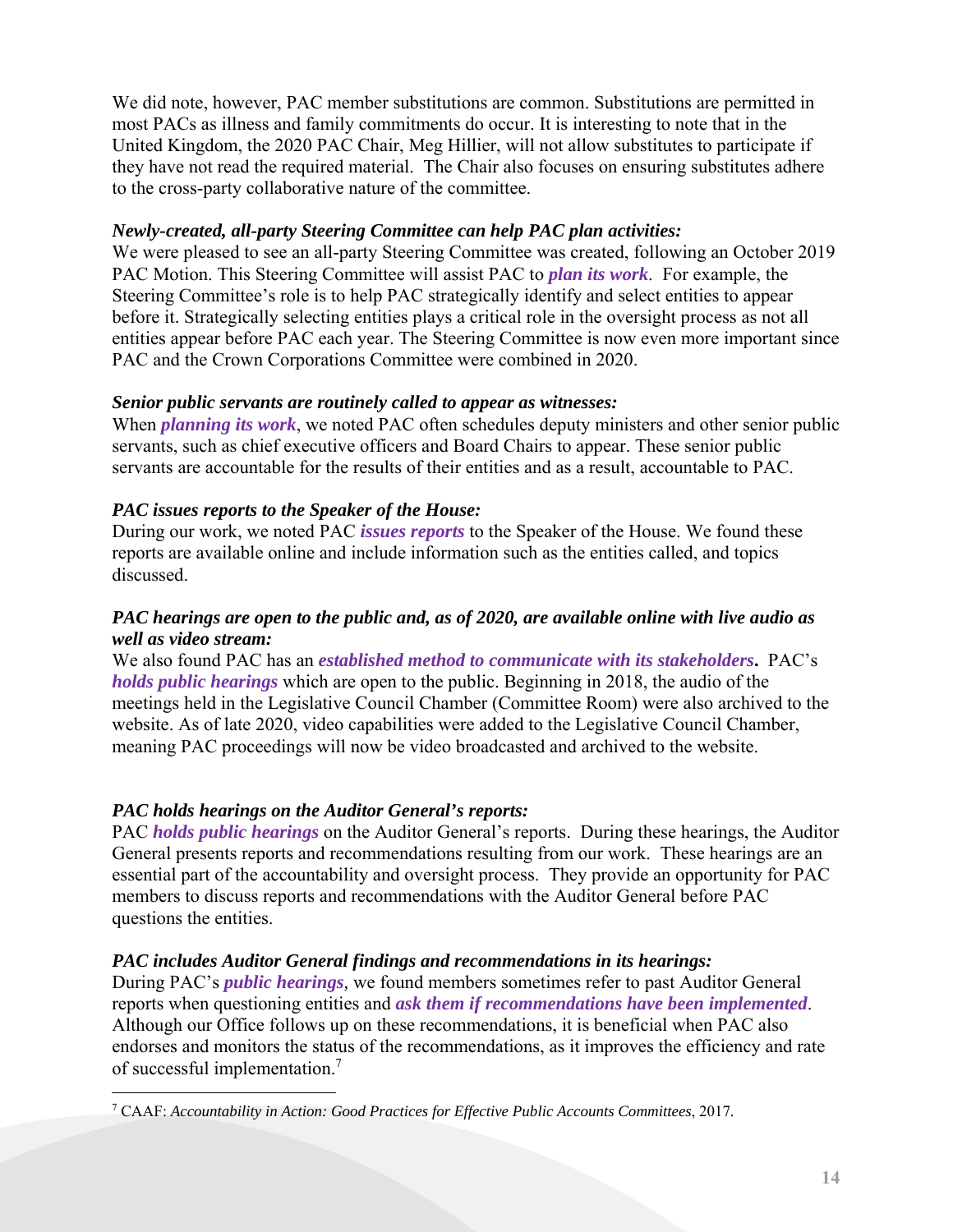# *Meeting Structure & Follow-Up: Actions to Consider*

During our work, we found nine actions PAC could take to further improve its meeting structure and organization. We found:

- PAC could have an action plan to improve planning;
- PAC could have a fixed meeting schedule;
- Steering Committee could improve how it selects entities to call and the timeliness of meetings;
- Steering Committee could meet three to five weeks in advance of PAC meetings;
- PAC could call more than one entity at a time to avoid having unanswered questions;
- PAC could have a formal process to follow-up on recommendations made by the Auditor General;
- PAC could inform entities what to expect when appearing before PAC and instruct entities on how to prepare their opening statements;
- PAC could issue more *regular* reports to the Speaker of the House; and
- PAC could post transcripts and recordings of hearings online.

**8) To improve how PAC** *plans its work***, PAC should develop and implement an action plan for each legislative session. This action plan would typically include clear objectives and timelines.** 

Throughout our work, we noticed PAC does not use action plans. An action plan would help PAC plan its meetings and set objectives for each meeting. According to the CAAF, PACs who create an action plan for a set period tend to accomplish more and its members have a greater sense of shared purpose. PAC members we met with seemed to welcome the idea of an action plan as a way to sufficiently *plan work* and reach shared goals and objectives. As a good practice example, Manitoba's PAC members have committed to using action plans in order to better address recommendations made by the Auditor General<sup>8</sup>.

Using action plans could also allow PAC to be more strategic when calling departments and crown agencies so the focus can be on topics of interest to PAC. This would be a change to historic practice of calling all departments and crown agencies to appear yearly. For example, we noted in PAC's November 2017 report to the Speaker, the Department of Post-Secondary Education, Training and Labour (PETL) appeared before PAC in October 2016 to answer questions regarding the fiscal years ended 2013, 2014, and 2015. With the proposed approach, PAC could choose to select entities to appear in order to focus on priority issues while also calling in entities on a rotational basis for overall accountability, fulfilling their mandate and implementation of policies.

 8 Manitoba Standing Committee on Public Accounts (Wednesday, October 14, 2020)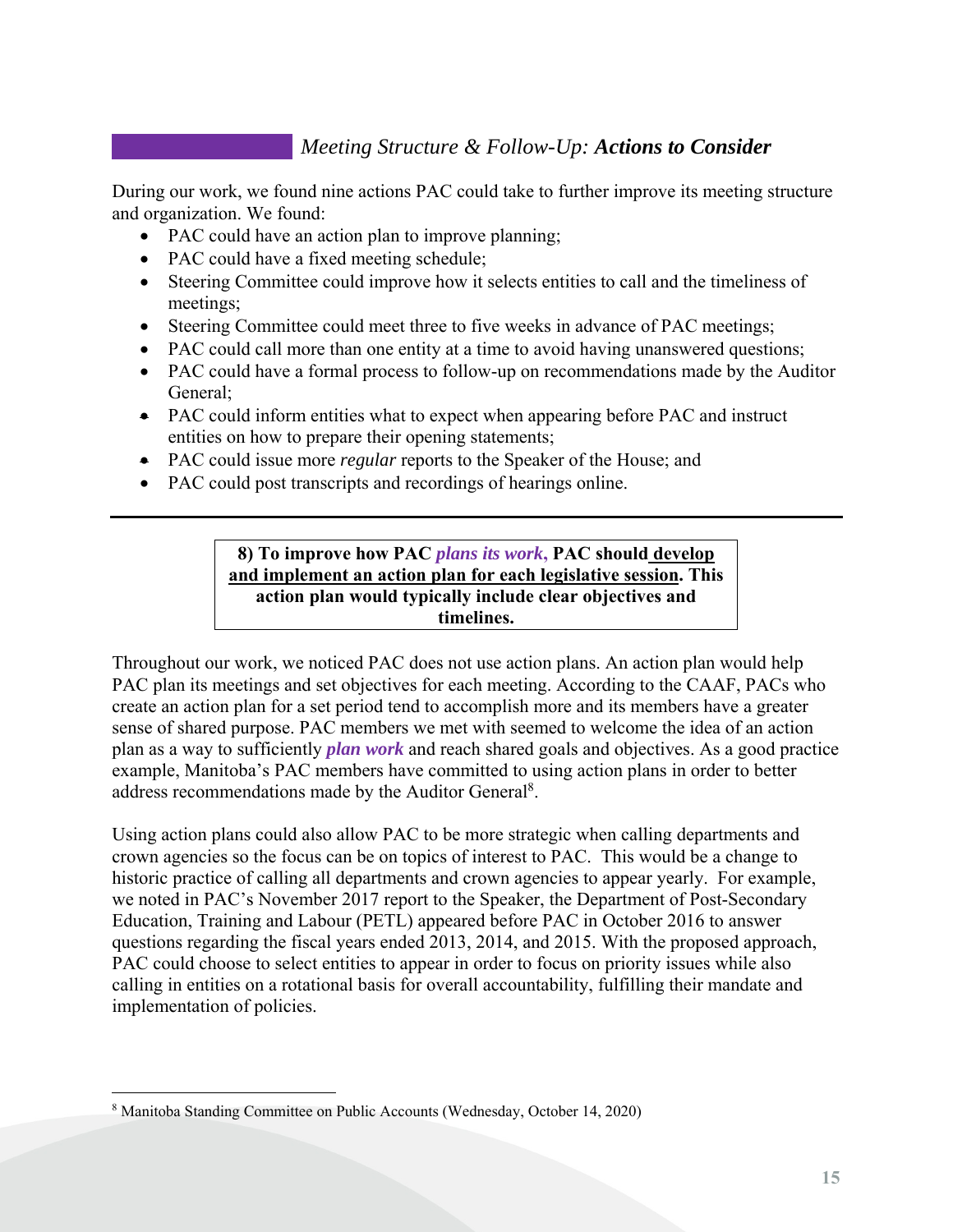There are 14 PACs across Canada—one for each province and territory and one federal. In a 2018 survey of Public Accounts of Canada, it was noted six of these PACs regularly set PACspecific meeting objectives.

## **9) To improve how PAC** *plans its work***, PAC should develop and implement a fixed schedule that would include, at a minimum, the frequency of meetings and meeting objectives.**

Throughout our work, we noticed PAC does not have a pre-set meeting schedule for when it will call entities to appear. When compared to other provinces, the New Brunswick PAC meets less regularly. For example, the Manitoba PAC has a requirement to meet a minimum of nine times per year. In New Brunswick, however, we found the Chair of PAC is currently responsible to call meetings. This practice has led to infrequent meetings (such as in the first and last years of the legislative session) and has resulted in delays where some entities are held to account for two to three years at a time.

 $\Omega$ 5 10 15 20 25 30 2016 2017 2018 2019 2020 **Number of New Brunswick PAC Meeting Days** Number of PAC Meeting Days

In the following graph, we show the number of PAC meeting days for the past five years.<sup>9</sup> During election years in 2018 and 2020, the number of meeting days decreased significantly.<sup>10</sup>

*Source: Created by AGNB* 

 <sup>9</sup> Meetings of the Standing Committee on Crown Corporations have been included, where applicable.

<sup>&</sup>lt;sup>10</sup> The Office of the Auditor General acknowledges the state of emergency declared in New Brunswick in 2020 could have also had an impact on meeting frequency.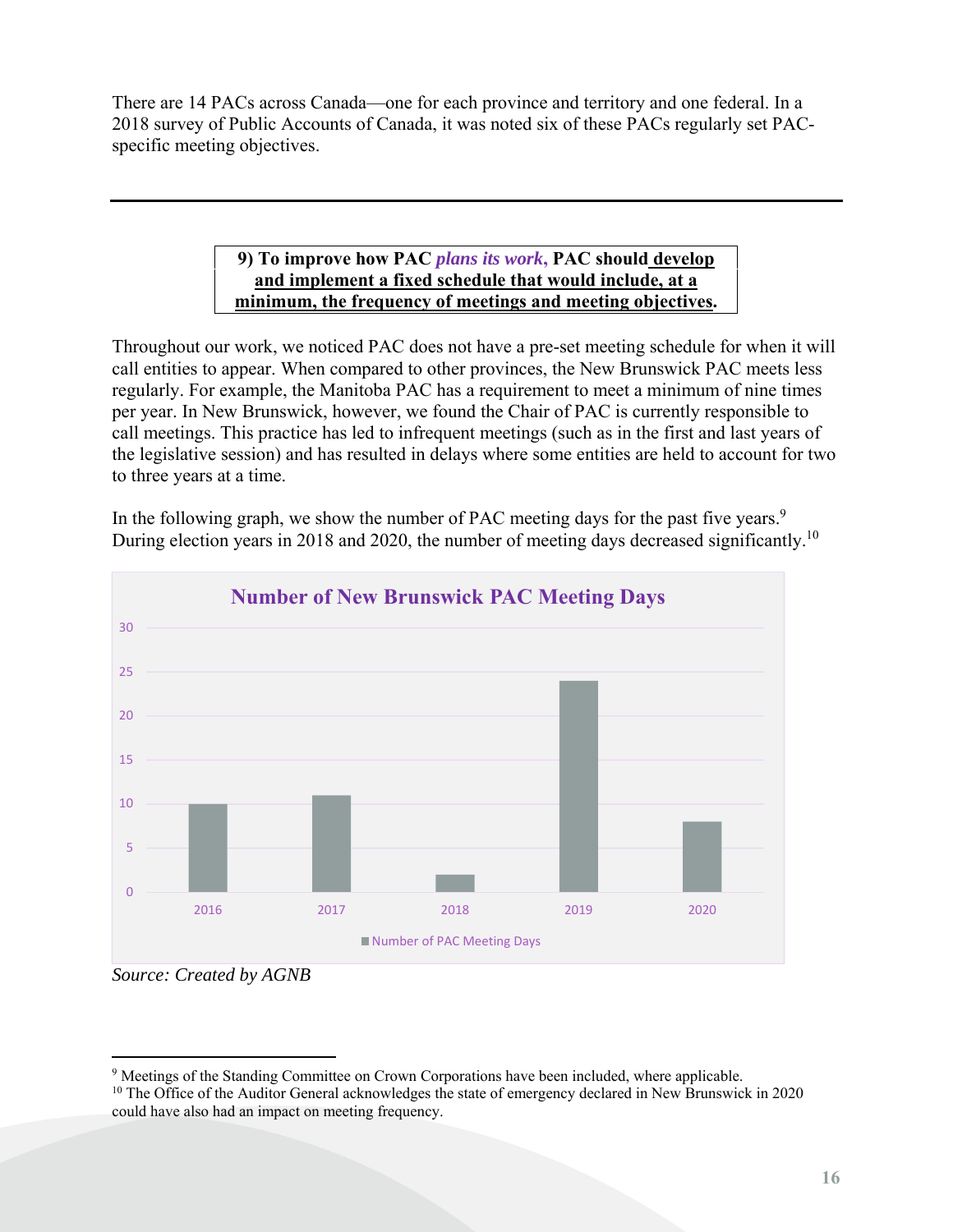A pre-set meeting schedule would allow time for members to plan to attend meetings, gather information and prepare research in order to effectively hold entities to account. It would also allow entities time to prepare to appear before PAC.

Six Canadian PACs hold meetings on a fixed meeting schedule where weekly, bi-weekly or routine meetings are held throughout the year 11 (Federal, Alberta, Northwest Territories, Nova Scotia, Ontario, and Quebec).

Although several jurisdictions tend to have a regular meeting schedule, it is important to note their schedules can change frequently. Some examples of these meeting schedules are as follows.

- The House of Commons PAC generally meets from 11am-1pm on Tuesday and Thursday, but this may change with a new parliamentary session;
- The Alberta PAC meets on Tuesdays (two to three times per month);
- The Ontario PAC generally meets all day Wednesday (when the house is in session);
- The Nova Scotia PAC currently meets once per month; and
- In Quebec there are specific times committees can sit, which change depending on the session and time of year.

Until New Brunswick's PAC can have a regular meeting schedule, it may have more success if it is able to set the meeting schedules as far in advance as possible.

## **10) To improve how PAC** *plans its work* **and** *holds its public hearings,* **the Steering Committee should formally include Auditor General reports as part of its criteria when selecting entities to appear before PAC.**

From our meetings, we found the Steering Committee sometimes uses different criteria when determining which entities to call, such as special interest of a PAC member or size of the entity. The CAAF also suggests using audit findings from Auditor General reports *when holding public hearings* and selecting entities. From our discussions, we found the Steering Committee has started to use past audit findings when selecting which entities will appear in the future. This process, however, has not yet been formalized. Other provinces have formalized this process. For example, Saskatchewan's PAC has a Procedures Manual<sup>12</sup> which mandates how the Provincial Auditor reports and recommendations should be reviewed, and outlines responsibilities of the Chair of PAC, and respective members' responsibilities.

Four other Canadian PACs include the legislative auditor (Auditor General) in Steering Committee meetings.13 See Appendix III for guidelines on how to choose the most appropriate Auditor General reports.

<sup>&</sup>lt;sup>11</sup> Measuring Accountability: CAAF's 2018 Survey of Public Accounts Committees in Canada

<sup>&</sup>lt;sup>12</sup> The Legislative Assembly of Saskatchewan, Standing Committee on Public Accounts Procedures Manual, *November 2015*

<sup>13</sup> *Measuring Accountability: CAAF's 2018 Survey of Public Accounts Committees in Canada.*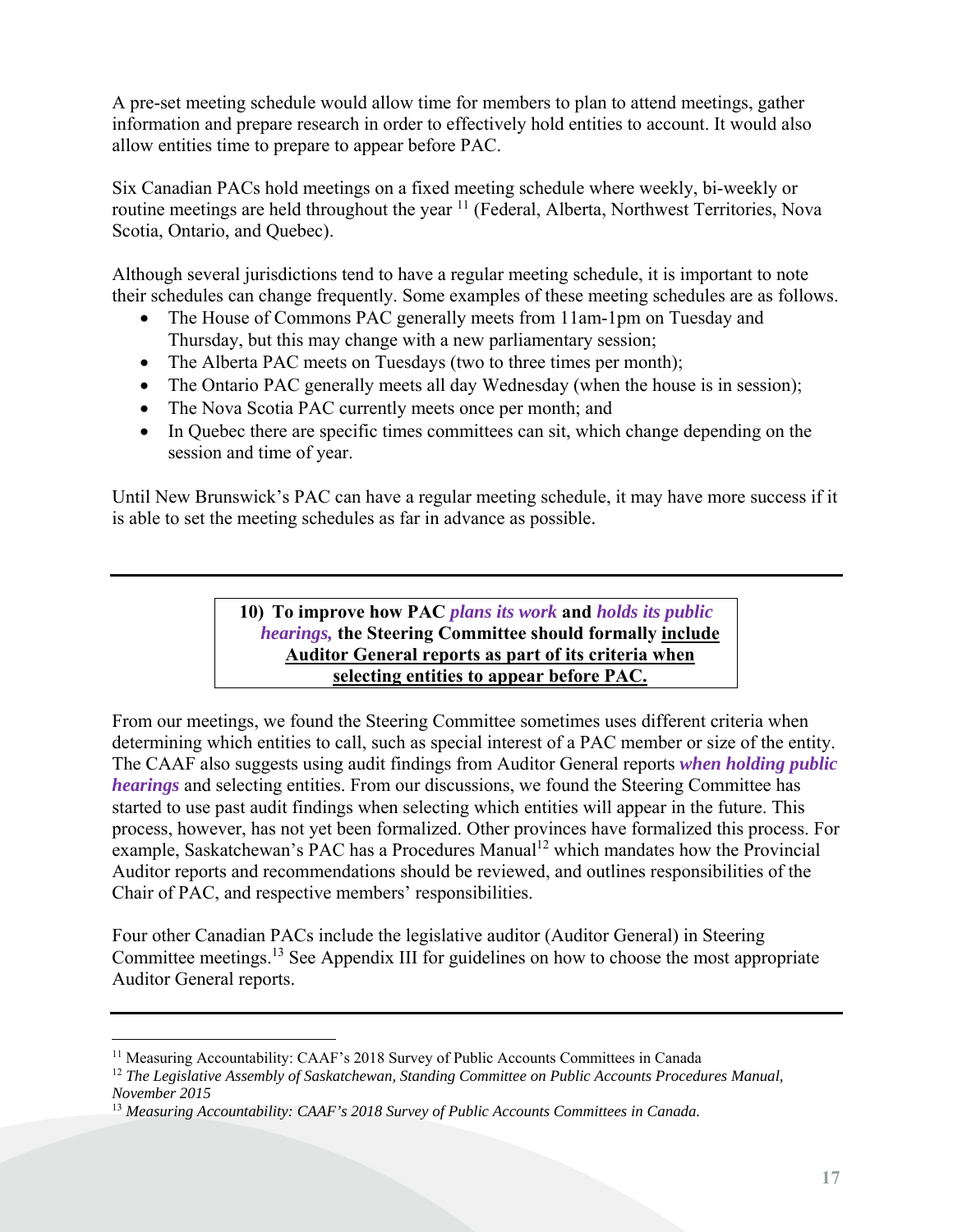# **11) To improve how PAC** *plans its work,* **the Steering Committee should hold its own meetings three to five weeks in advance of PAC meetings.**

In our meetings, we also learned the Steering Committee could improve on the timeliness of its meetings. For example, the Steering Committee has met one day in advance of PAC meetings in the past. This short timeframe may not give committee members enough time to provide feedback on the agenda or other matters. Steering Committee meetings held three to five weeks in advance would benefit committee members, as well as scheduling witnesses to appear.

## **12) To improve how PAC** *plans its work,* **PAC should consider calling more than one entity to appear before PAC at the same time on related issues. The Steering Committee could address this when setting meeting agendas for PAC.**

During our work, we noted occasionally an entity indicates another entity is better suited to answer specific PAC questions. When PAC asks the same questions to the other entity, this entity indicates the previous entity is better suited to answer the questions. This type of situation leads to unanswered questions and neither entity is held to account. We were told this "finger pointing" is very frustrating for PAC members. To avoid having unanswered questions, all of these entities could appear before PAC at the same time.

For example, during one of our interviews, a member informed us the Department of Health (DOH) was asked a question about spending and DOH responded it was a question for Finance and Treasury Board (FTB). When FTB was asked the same question, its response was it was a question for DOH.

In addition, the reports of the Auditor General frequently address issues related to a specific department as well as a Crown agency. For example:

- Property tax issues impact both Service New Brunswick and the Department of Finance and Treasury Board;
- Ambulance Services impacts both the Department of Health and EM/ANB Inc.;
- Infrastructure issues often relate to both the Department of Transportation and Infrastructure and another department; and
- Health care issues may relate to the Department of Health, the Department of Social Development and/or the two Regional Health Authorities.

**13) To improve how PAC ensures entities** *implement Auditor General recommendations,* **PAC should develop and implement a formal tracking process. This process could include deadlines for entities to respond to PAC requests in a timely manner.**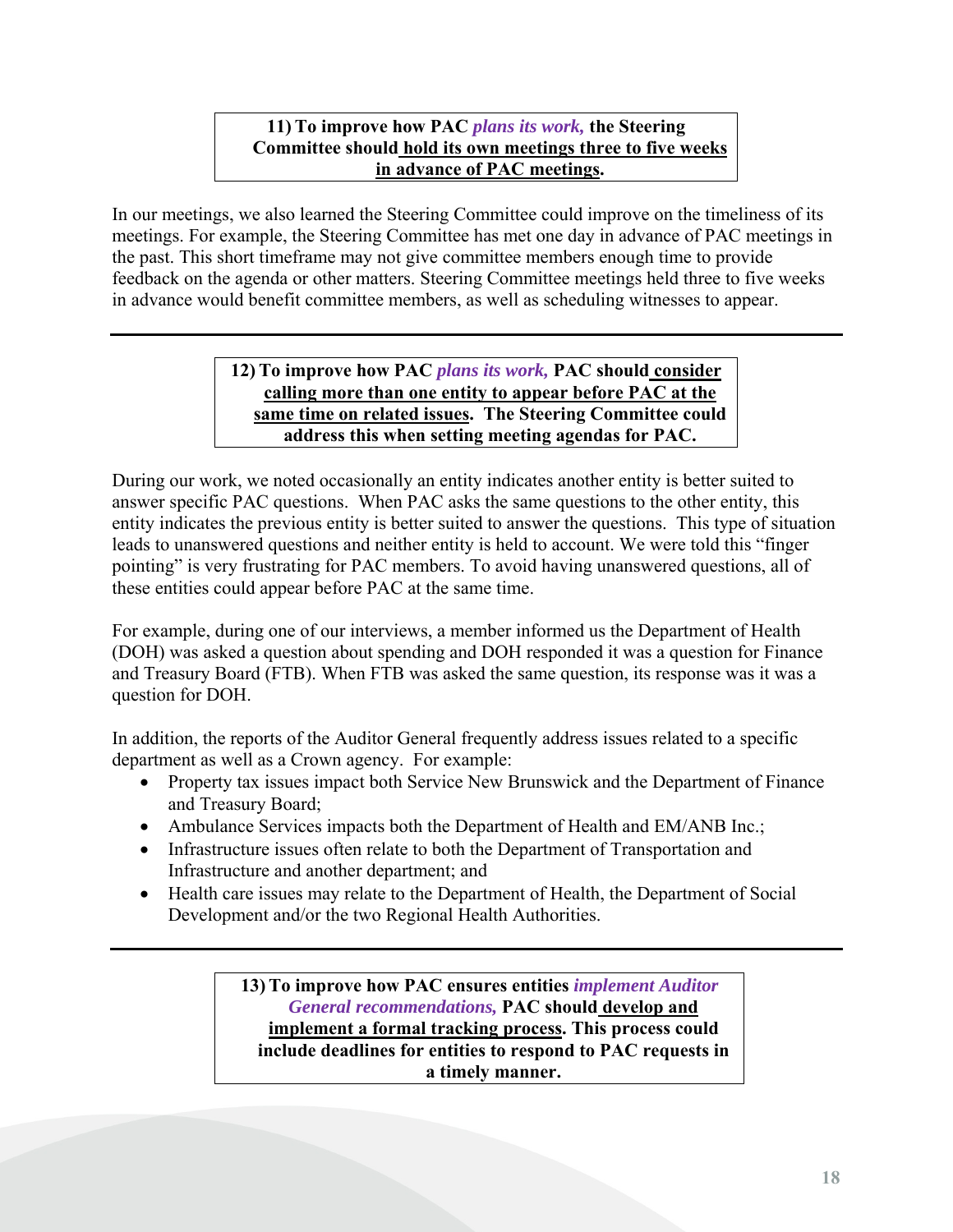From our discussions, we found PAC rarely *follows up on the implementation of recommendations* from past Auditor General reports. Creating a formal process to follow up on these recommendations could improve PAC's efficacy. From our interviews, we learned PAC has started to refer to past Auditor General reports more often when selecting entities. Refer to Appendix III for guidelines on how to choose the most appropriate Auditor General reports.

PAC could improve its follow up on the past Auditor General reports by implementing a formal process to request entities provide PAC with regular reports such as "progress reports" or "status updates". This practice is in place in other provinces.

On October 14, 2020, the Manitoba PAC made a motion whereby:

*"(1) Within 48 hours of a new report by the Office of the Auditor General being tabled by the Speaker, whether during session or intersessionally, the Chairperson and the Vice-Chairperson are to send a joint letter requesting an action plan regarding the implementation of the Auditor's recommendations to the department, Crown corporation or other entity which is the subject of the report. A deadline of 90 days from the date of the letter will be allowed for a response.* 

*(2) Progress Reports, seeking information regarding the status of the implementation of the Auditor's recommendations may be requested from any department, Crown corporation, or other entity which is the subject of a report by the Office of the Auditor General by either of the following means:* 

*(a) The Chairperson and the Vice-Chairperson may request a progress report by joint letter or (b) With unanimous consent, the Standing Committee on Public Accounts may ask the Chairperson and the Vice-Chairperson to request a progress report by joint letter. A deadline of 28 days from the date of the letter shall be allowed for a response."* [emphasis added]

Prince Edward Island's PAC has issued a directive to all departments and reporting entities to provide quarterly update reports to their Treasury Board on the implementation status of any recommendations from the Auditor General. This directive started on June 30, 2019.

New Brunswick PAC members we interviewed agreed a formal follow up process such as this would help improve the work of PAC. PAC members noted, however, entities would need deadlines as sometimes entities can take a great deal of time to respond to PAC requests.

> **14) To improve how PAC** *plans its work,* **PAC should inform entities, in advance, of what to expect in their upcoming meeting. This information could include items such as a list of specific questions or topics to be addressed and a time limit for presenting an opening statement.**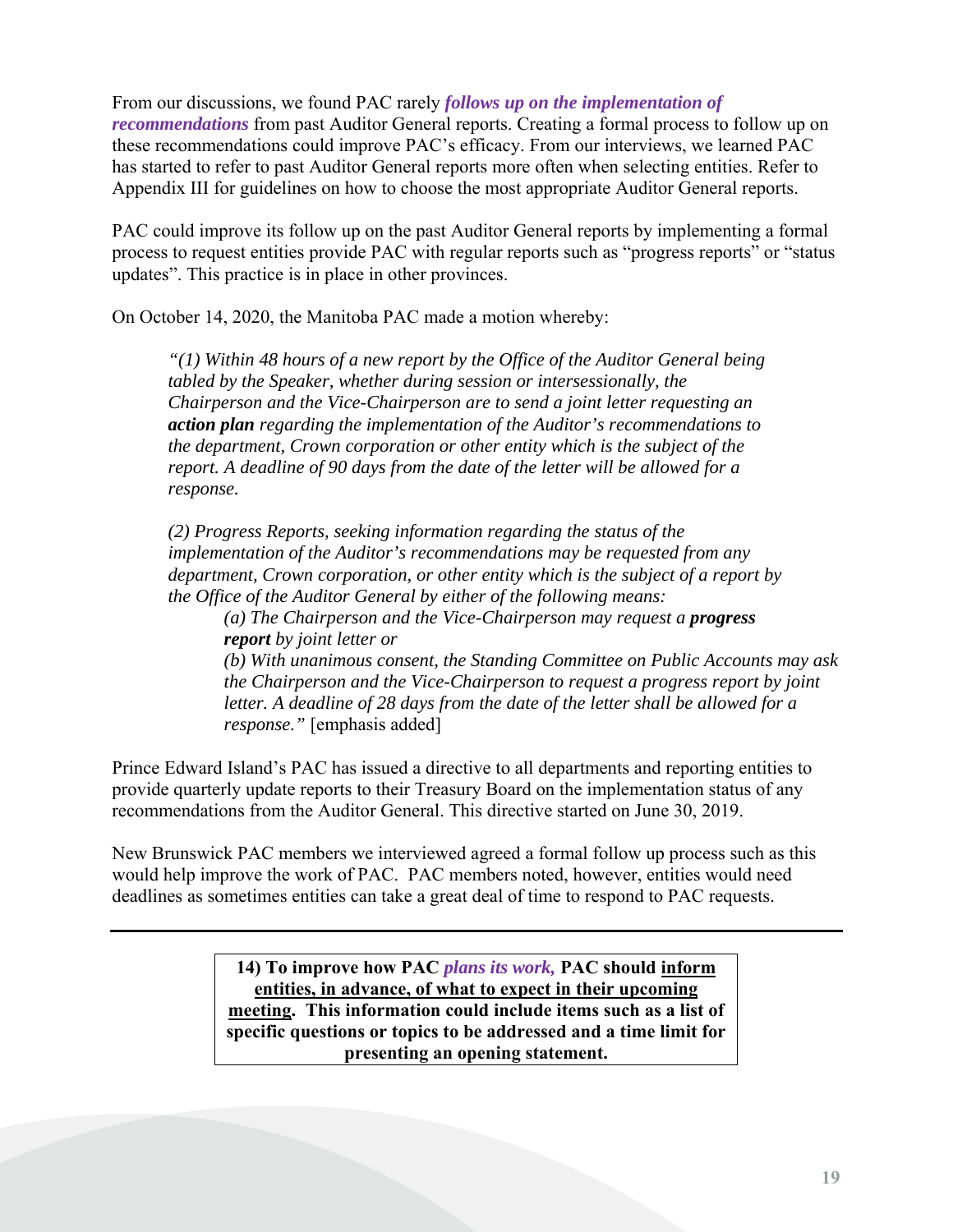From our work, we learned PAC does inform entities in advance of the which years are under review and the committee may review any Auditor General recommendations pertaining to the department. It is suggested PAC could inform entities of expected/planned lines of questioning in their upcoming PAC meeting. Providing this information in advance would ensure entities know what to expect and come to meetings prepared. When entities are not prepared for specific PAC questions, entities take a significant amount of meeting time to provide a response. For example, PAC could ask entities to prepare updates on:

- outstanding recommendations from reports of the Auditor General;
- complying with mandate letters, annual report outcomes and key performance indicators; and
- financial and/or operational results.

PAC could also improve how it *plans its work* by instructing entities on how to prepare their opening statements. This could include a time limit and what topics to include. Some suggest such statements be limited to seven minutes or less. We were told entities have, in the past, used up to one hour to deliver an opening statement.

> **15) To improve PAC's** *established method of communicating with stakeholders,* **PAC should issue regular reports to the Speaker of the House.**

We found PAC issues reports to the Speaker of the House, but periods exist where reports are infrequent. PAC issued reports to the Speaker of the House in 2011 and 2017. No reports were issued from 2012 to 2016.14

PACs in other jurisdictions have increased frequency of reporting in various ways. For example, in Saskatchewan, reports are issued by subject, resulting in multiple documents being tabled per year.

> **16) To improve PAC's** *established method of communicating with stakeholders,* **PAC should post more of its work online, such as PAC meeting transcripts.**

We found the reports PAC submits to the Speaker of the House are available online. The transcripts of PAC meetings, however, are only available on request. Making transcripts, or recordings of meetings, readily available (ideally online) would make PAC more accessible and transparent to the public. Understanding resources may not be available at this time to transcribe and translate PAC proceedings, the recent practise of archiving the web streaming will be an important resource in this regard.

<sup>&</sup>lt;sup>14</sup> This data includes meetings of the former Crown Corporations Committee, which was subsequently amalgamated into the current PAC.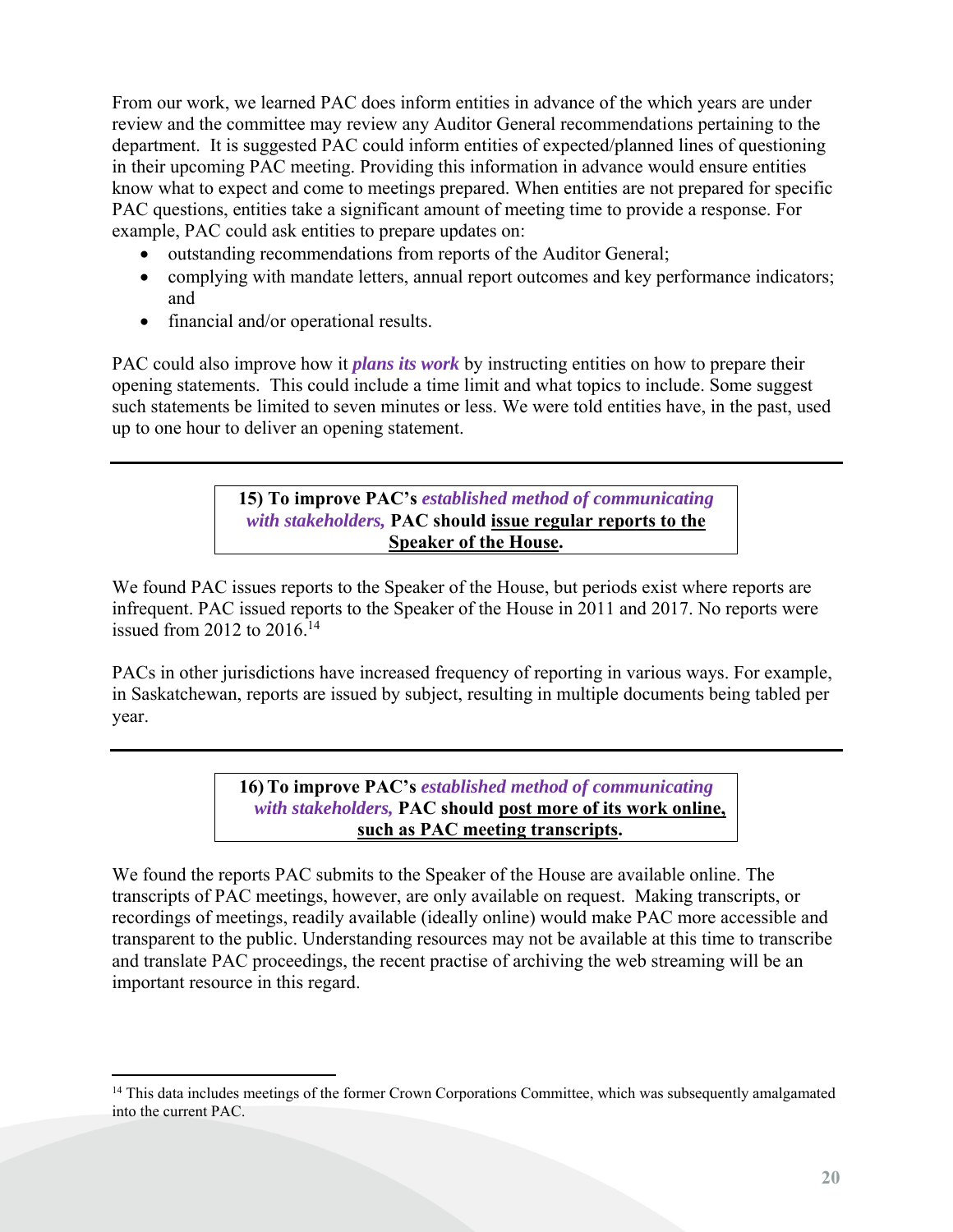# **Appendix I – Sixteen Actions to Improve PAC Effectiveness**

| <b>Theme/Area</b>          | <b>Actions for PAC to Consider</b>                                                             |
|----------------------------|------------------------------------------------------------------------------------------------|
|                            | To improve how:                                                                                |
| Promoting a                | 1) PAC is committed to cross-party collaboration, training should be provided                  |
| <b>Non-Partisan</b>        | to the Chair to decrease partisan activity.                                                    |
| <b>PAC</b>                 | PAC is committed to cross-party collaboration, PAC should adopt an<br>2)                       |
|                            | opening statement of purpose and values for its meetings. This statement                       |
|                            | would remind PAC members its meetings are to be non-partisan in nature.                        |
|                            | PAC is committed to cross-party collaboration, PAC should review its<br>3)                     |
|                            | seating arrangement to reduce partisan activity. This means members of                         |
|                            | different political parties would sit among each other during PAC meetings.                    |
|                            | PAC is committed to cross-party collaboration, PAC should appoint<br>4)                        |
|                            | members who are not elected politicians.                                                       |
|                            | PAC is committed to cross-party collaboration and has appropriate staff<br>5)                  |
|                            | support, PAC should formalize the Legislative Internship Program to retain                     |
|                            | a non-partisan researcher, capable of supporting PAC's work.                                   |
| <b>PAC Training</b><br>and | PAC provides members with annual training, PAC should arrange for new<br>6)                    |
| Relationship               | members to undergo an orientation session, such as with CAAF or the                            |
| with Auditor               | Auditor General, so they better understand their unique oversight roles and                    |
| General                    | responsibilities.                                                                              |
|                            | PAC has a positive relationship with the Auditor General, PAC should<br>7)                     |
|                            | implement regular in-camera meetings with the Auditor General prior to                         |
|                            | each PAC meeting to help identify significant issues and outstanding audit<br>recommendations. |
| <b>Meeting</b>             | PAC plans its work, PAC should develop and implement an action plan for<br>8)                  |
| Structure &                | each legislative session. This action plan would typically include clear                       |
| Follow-Up                  | objectives and timelines.                                                                      |
|                            | PAC plans its work, PAC should develop and implement a fixed schedule<br>9)                    |
|                            | that would include, at a minimum, the frequency of meetings and meeting                        |
|                            | objectives.                                                                                    |
|                            | 10) PAC plans its work and holds its public hearings, the Steering Committee                   |
|                            | should formally include Auditor General reports as part of its criteria when                   |
|                            | selecting entities to appear before PAC.                                                       |
|                            | 11) PAC plans its work, the Steering Committee should hold its own meetings                    |
|                            | three to five weeks in advance of PAC meetings.                                                |
|                            | 12) PAC plans its work, PAC should consider calling more than one entity to                    |
|                            | appear before PAC at the same time on related issues. The Steering                             |
|                            | Committee could address this when setting meeting agendas for PAC.                             |
|                            | 13) PAC ensures entities implement Auditor General recommendations, PAC                        |
|                            | should develop and implement a formal tracking process. This process                           |
|                            | could include deadlines for entities to respond to PAC requests in a timely                    |
|                            | manner.                                                                                        |
|                            | 14) PAC plans its work, PAC should inform entities, in advance, of what to                     |
|                            | expect in their upcoming meeting. This information could include items                         |
|                            | such as a list of specific questions or topics to be addressed and a time limit                |
|                            | for presenting an opening statement.                                                           |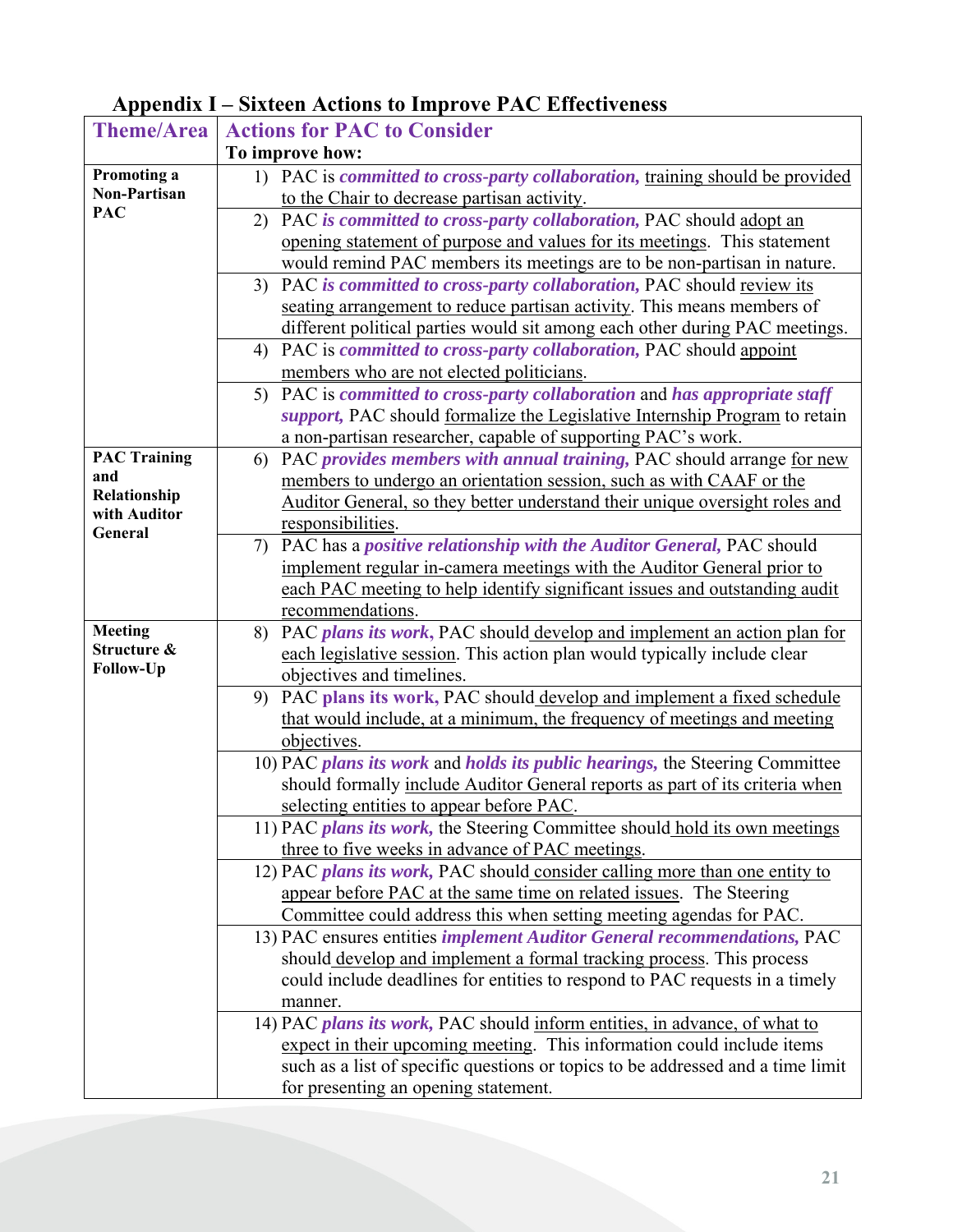| 15) PAC establishes methods of communicating with stakeholders, PAC   |
|-----------------------------------------------------------------------|
| should issue regular reports to the Speaker of the House.             |
| 16) PAC establishes methods of communicating with stakeholders, PAC   |
| should post more of its work online, such as PAC meeting transcripts. |

# **Appendix II – Methodology**

We obtained the evidence to support our work, good practices and actions to consider through interviews, documentation review and analysis, conducted between February and December of 2020. Details on methodology are presented below.

Attendance at PAC meetings to:

- Assess implementation of good practices
- Record general procedural observations

Conducting interviews with the following individuals:

- Select personnel of the Executive Council Office
- Clerk Assistant and Committee Clerk of PAC
- Clerk of the Legislative Assembly and Deputy Clerk of the Legislative Assembly
- Small PAC Project Lead/Expert, McGill University
- Legislative Internship Program Faculty Liaison, St. Thomas University
- Members of the Legislative Assembly (MLAs) currently sitting on PAC
- Director of Oversight, Canadian Audit and Accountability Foundation

Obtaining and reviewing documentation related to:

- PAC Audit Processes
- PAC Best/Good Practices
- Relevant legislation, including the *Accountability and Continuous Improvement* Act
- Mandate Letters and Memoranda of Understanding
- ECO Reporting Guidelines